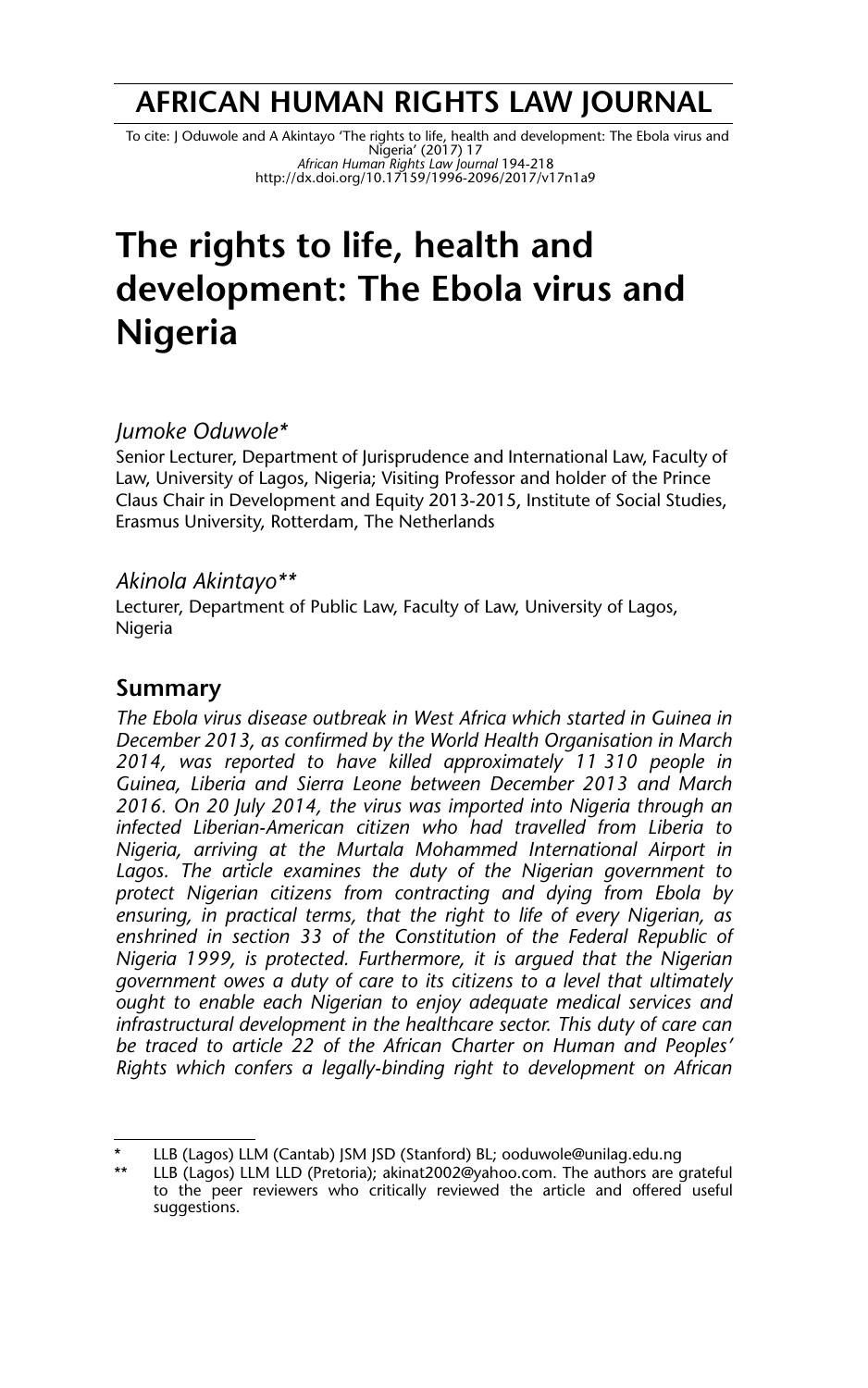*peoples. The article examines the justiciability of these rights under domestic and international law and identifies the potential legal liability of the Nigerian government, as well as the possible remedies available to the relatives of victims of the virus in Nigeria in the event of such liability. More broadly, the authors use Ebola to explore the notion of 'pragmatic development' – and ask what this means (or ought to mean) in a contemporary African context, within Nigeria's socio-economic rights framework, and the role that international human rights law can play in helping to solve Nigeria's chronic healthcare services and infrastructural deficit.*

**Key words**: *international human rights; constitutional law; right to development; Ebola virus outbreak*

## **1 Introduction**

According to the World Health Organisation (WHO), 28 616 suspected and confirmed cases of the Ebola virus disease (EVD) was reported in West Africa, with 11 310 confirmed deaths between December 2013 and March 2016 when the Public Health Emergency of International Concern (PHEIC) related to Ebola in West Africa was lifted.<sup>1</sup> The outbreak started in Guinea in December 2013 and was confirmed as such by the WHO in March 2014.<sup>2</sup> On 20 July 2014, the virus was imported into Nigeria through Mr Patrick Sawyer, an infected Liberian-American citizen who had travelled to Nigeria from Liberia, arriving at the Murtala Mohammed International Airport in Lagos.

On arrival in Nigeria, Mr Sawyer collapsed at the airport and was rushed to First Consultants, a leading private hospital in Obalende, Lagos Island. There he was treated by a team of medical personnel led by the late Dr Ameyo Adadevoh, who was able to diagnose EVD after Sawyer had spent four days at the institution. Sawyer was treated for malaria, having initially denied any previous contact with EVDinfected persons. Once the Lagos State government was informed of the diagnosis, a frantic effort to contain the spread of the disease began at all levels of government – from tracking all primary and secondary contacts to quarantining them for the 21-day period mandated by the WHO. Thankfully, through these proactive measures, Nigeria's last case was reported on 8 September 2014 and the country was declared free from EVD on 20 October 2014.<sup>3</sup>

<sup>1</sup> World Health Organisation 'Situation report: Ebola Virus Disease 10 June 2016' http://apps.who.int/iris/bitstream/10665/208883/1/ebolasitrep\_10Jun2016\_eng. pdf?ua=1 (accessed 6 April 2017).

<sup>2</sup> World Health Organisation 'Ebola virus outbreak' (Ebola Situation Report 2 March 2015) http://who.int/csr/disease/ebola/en/ (accessed 15 March 2016).

<sup>3</sup> World Health Organisation 'Nigeria is now free of Ebola virus transmission' (Ebola Situation Assessment 20 October 2014) http://www.who.int/mediacentre/news/ ebola/20-october-2014/en/ (accessed 15 March 2016).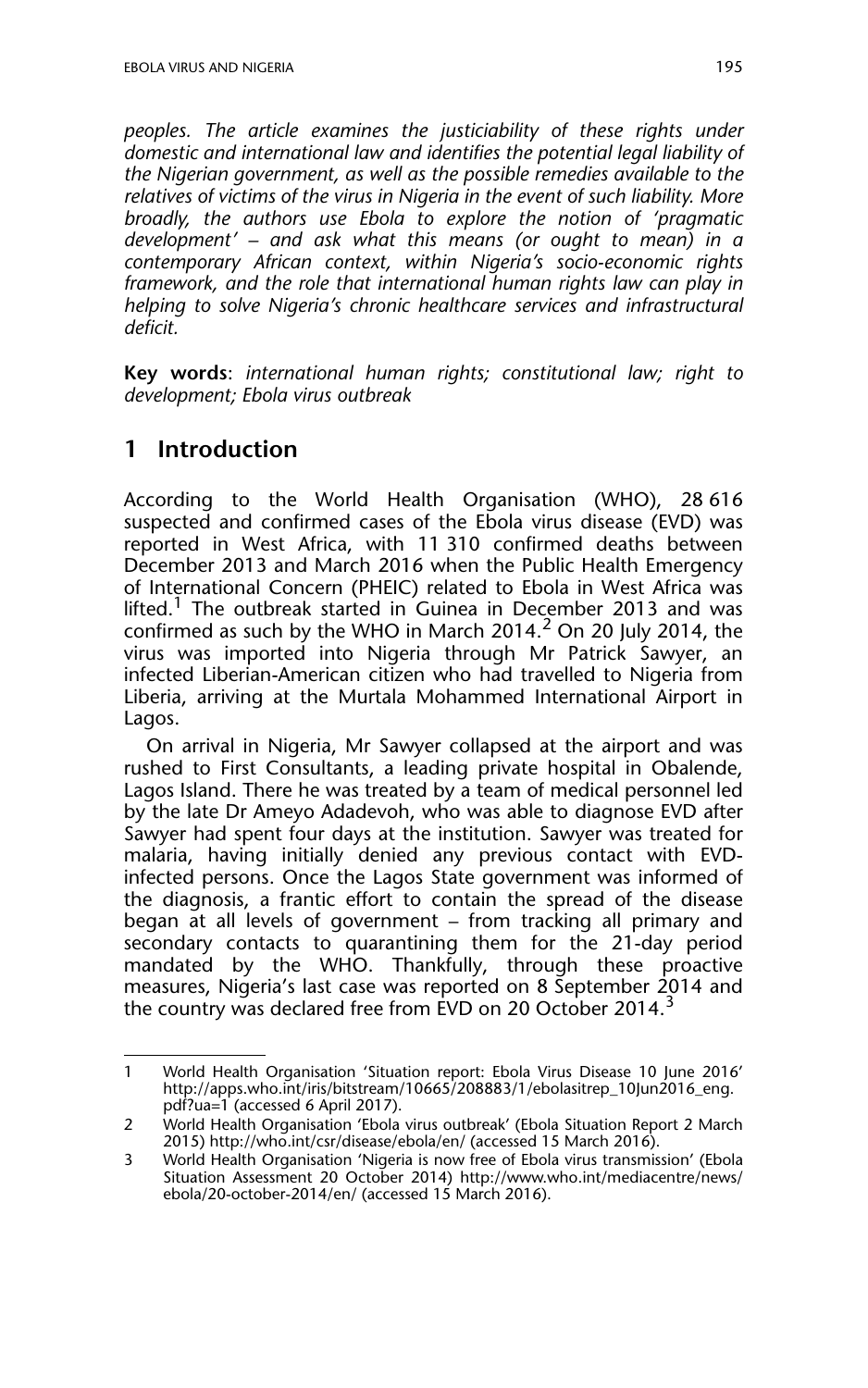That the Nigerian government (with some help from the international community) reacted swiftly and effectively in handling the outbreak of EVD in the country is not in contention, and the government has received international commendation for this. However, although Nigeria has been declared Ebola-free,<sup>4</sup> to better prepare for the future a critical appraisal must be conducted of the actions or inactions that led to the introduction of EVD into Nigeria and even the perceived lapses in the government's response, in order to distil important lessons for future health challenges from such deadly viruses.

The article examines the duty of the Nigerian government to protect Nigerian citizens from contracting and dying from EVD by ensuring, in practical terms, that the right to life of every Nigerian, as enshrined in section 33 of the Constitution of the Federal Republic of Nigeria 1999 (CFRN), is protected. Furthermore, it may be argued that the Nigerian government owes a duty of care to its citizens to ultimately enable each Nigerian to enjoy adequate medical services and infrastructural development in the healthcare sector. This duty of care can be traced to article 22 of the African Charter on Human and Peoples' Rights of 1981 (African Charter), which confers a legallybinding right to development on African peoples.

The article examines the justiciability of these rights and identifies the potential legal liability of the Nigerian government by virtue of duties conferred on the government by the relevant international human rights norms, the African Charter and the CFRN, as well as the possible remedies available to the relatives of victims of EVD in Nigeria in the event of such liability. More broadly, the authors utilise the Ebola case to explore the notion of 'pragmatic development' and what this means (or ought to mean) in a contemporary African context, within Nigeria's socio-economic rights framework; and what role international human rights law can play in helping to solve Nigeria's chronic services and infrastructural deficit in the healthcare sector. This endeavour has become important in light of the rapid increase in the number of infectious diseases presently ravaging the world and the cross-border transmission of these diseases.<sup>5</sup> Part two of the article analyses the legal basis, meaning and scope of the rights to life and health within the context of the EVD outbreak, the obligations of states with respect thereto and the nexus or implication between these two rights and the right to development. Part three sets out the legal basis of the right to development and articulates what development should mean within an African context. Part four

<sup>4</sup> As above.

<sup>5</sup> See, eg, Yahoo Health 'Zika virus declared global health emergency' https:// www.yahoo.com/health/zika-virus-declared-global-health-emergency-185933502.html (accessed 2 February 2015); 'Government screens for Zika at airports, borders' *The Guardian* http://www.ngrguardiannews.com/2016/02/govtscreens-for-zika-at-airports-borders/ (accessed 12 February 2016).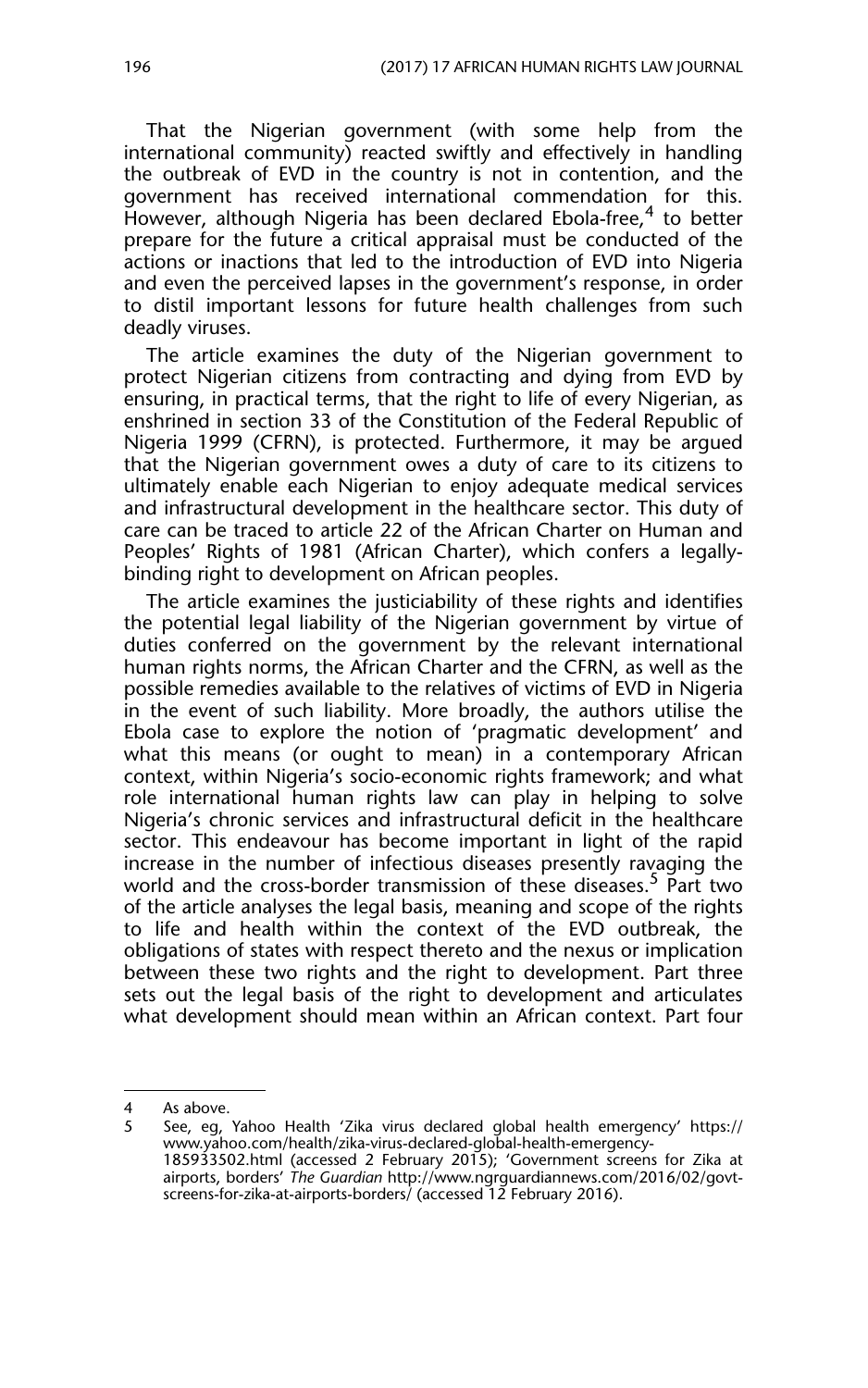applies this analysis to the Ebola case in Nigeria, while part five concludes with recommendations for the future.

## **2 Government's legal liability in relation to the rights to life and health in the Nigerian public health setting**

This section interrogates the meaning and content of the rights to life and health within the context of the outbreak of epidemics and infectious diseases and sets out the obligation of states in relation thereto.

#### **2.1 Meaning, scope and legal liability of Nigeria in relation to the right to life in the context of public health**

Among the rights guaranteed by human rights norms and standards, the right to life occupies pride of place. It is agreed that the right has become part of the corpus of customary international law. The reason for this assertion is simple: The right to life, by popular consensus of states, first provided for in article 3 of the Universal Declaration of Human Rights (Universal Declaration) appears to have become part of some provisions of the Declaration that have been incorporated into the corpus of customary international law binding on all states.<sup>6</sup> This can be gathered from the fact that the right has become an important feature, even if on paper, of international,<sup>7</sup> regional<sup>8</sup> and domestic bills of rights of most civilised states.<sup>9</sup> Although the right to life is provided for in many international, regional and domestic bills of rights, as mentioned above, only the provisions of the Universal Declaration, the International Covenant on Civil and Political Rights (ICCPR), the African Charter and the CFRN in relation to the right to life will be examined in the article. The reason for this is that only these instruments have either been ratified and/or domesticated.<sup>10</sup>

<sup>6</sup> Hannum has, correctly in our view, argued in this regard that while there may be controversy whether all the provisions of the Universal Declaration have become part and parcel of customary international law, there appears to be little argument that many provisions of the Declaration today reflect customary international law. H Hannum 'The Universal Declaration in national and international law' (1998) 3 *Health and Human Rights* 148-149.

<sup>7</sup> Arts 3 & 6 Universal Declaration and ICCPR respectively.

<sup>8</sup> Art 4 American Convention on Human Rights; art 2 European Convention for the Protection of Human Rights and Fundamental Freedoms; art 4 African Charter.

<sup>9</sup> See eg sec 33 of the CFRN.

<sup>10</sup> Although the Universal Declaration has not been ratified by Nigeria, Nigeria's legal liability in relation thereto can be found under customary international law, as discussed above. The ICCPR, on its part, was ratified by Nigeria on 29 July 1993. See OHCHR 'Status of ratification by treaty and by country' http://tbinternet. ohchr.org/\_layouts/TreatyBodyExternal/Treaty.aspx?CountryID=127&Lang=EN (accessed 15 December 2015). As regards the African Charter, Nigeria ratified and domesticated the Charter in 1983 via the African Charter (Ratification and Enforcement) Act Cap A9 LFN 2004.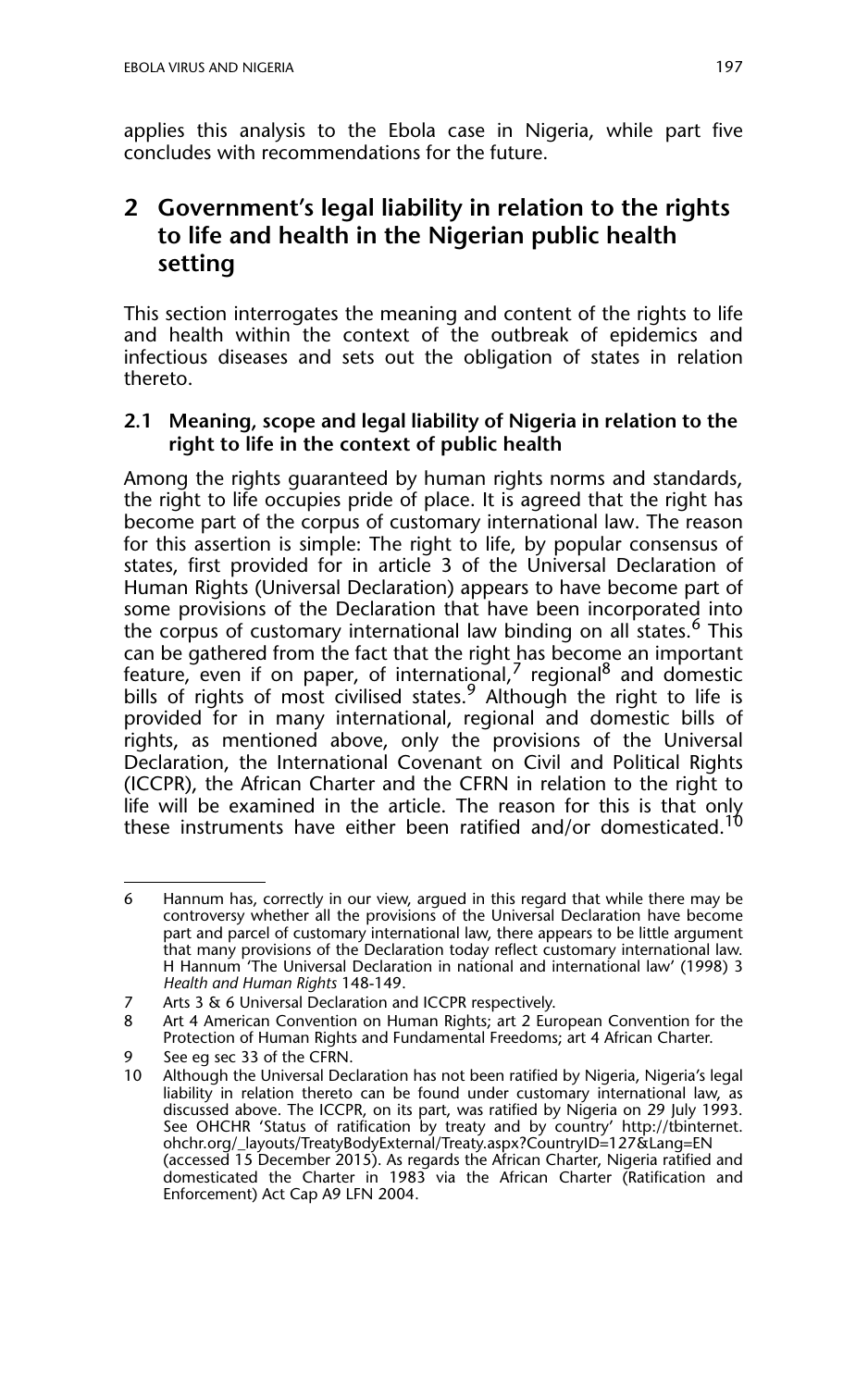Having made this preliminary point, we below proceed to examine the particular content of the right to life and the obligation on Nigeria within the context of the outbreak of epidemics and infectious diseases.

As stated earlier, the Universal Declaration is the first international human rights instrument which provides for the right to life. Article 3 of the Universal Declaration affirms 'the right of everyone to life, liberty and security of the person'. Article  $6(1)$  of the ICCPR echoes this provision of the Universal Declaration and provides that '[e]very human being has the inherent right to life. This right shall be protected by law. No one shall be arbitrarily deprived of his life.' The right to life is a right which appertains to every person as a result of being human. It has, therefore, been argued correctly that a reference to the right to life as an inherent right in the ICCPR suggests that the right exists quite apart from any recognition in positive law.<sup>11</sup>

In its interpretation of article 6 of the ICCPR, the United Nations (UN) Human Rights Committee (HRC), the quasi-judicial body responsible for the interpretation and enforcement of the ICCPR, explains that the right to life is a supreme right which cannot be derogated from even in times of a life-threatening public emergency.<sup>12</sup> In addition, the right is said to have assumed the status of peremptory norms of international law, the arbitrary deprivation of which is prohibited by the international law rule of *jus cogens.*13 In the view of the HRC, state parties have the supreme obligation to prevent all acts which may cause the arbitrary deprivation of life and, broadly interpreted, the right to life includes the obligation of states in the public health setting to adopt positive measures to increase life expectancy through the prevention and elimination of epidemics.<sup>14</sup>

The African Commission on Human and Peoples' Rights (African Commission), the quasi-judicial body mandated with the interpretation and enforcement of the African Charter, echoed this interpretation of the right to life by the HRC above. In the recent case of *Sudan Human Rights Organisation & Another v Sudan,*<sup>15</sup> the Commission explains that the right to life in article 4 of the African Charter<sup>16</sup> is a basic and supreme right of human beings without which all other rights are meaningless. According to the African Commission, this right in its broad interpretation includes a positive

<sup>11</sup> See, eg, CH Heyns *Report of the Special Rapporteur on Extrajudicial, Summary or Arbitrary Executions* A/68/382 (13 September 2013) para 31 https://www.just security.org/wp-content/uploads/2013/10/UN-Special-Rapporteur-Extrajudicial-Christof-Heyns-Report-Drones.pdf (accessed 10 December 2015).

<sup>12</sup> HRC General Comment 6 para 1.

<sup>13</sup> HRC General Comment 24 paras 8 & 10; Heyns (n 11 above) para 30.

<sup>14</sup> HRC General Comment 6 para 5.<br>15 (2009) AHRLR 153 (ACHPR 2009)

<sup>15 (2009)</sup> AHRLR 153 (ACHPR 2009) para 146.

<sup>16</sup> Art 4 of the African Charter provides: 'Human beings are inviolable. Every human being shall be entitled to respect for his life and the integrity of his person. No one may be arbitrarily deprived of his right.'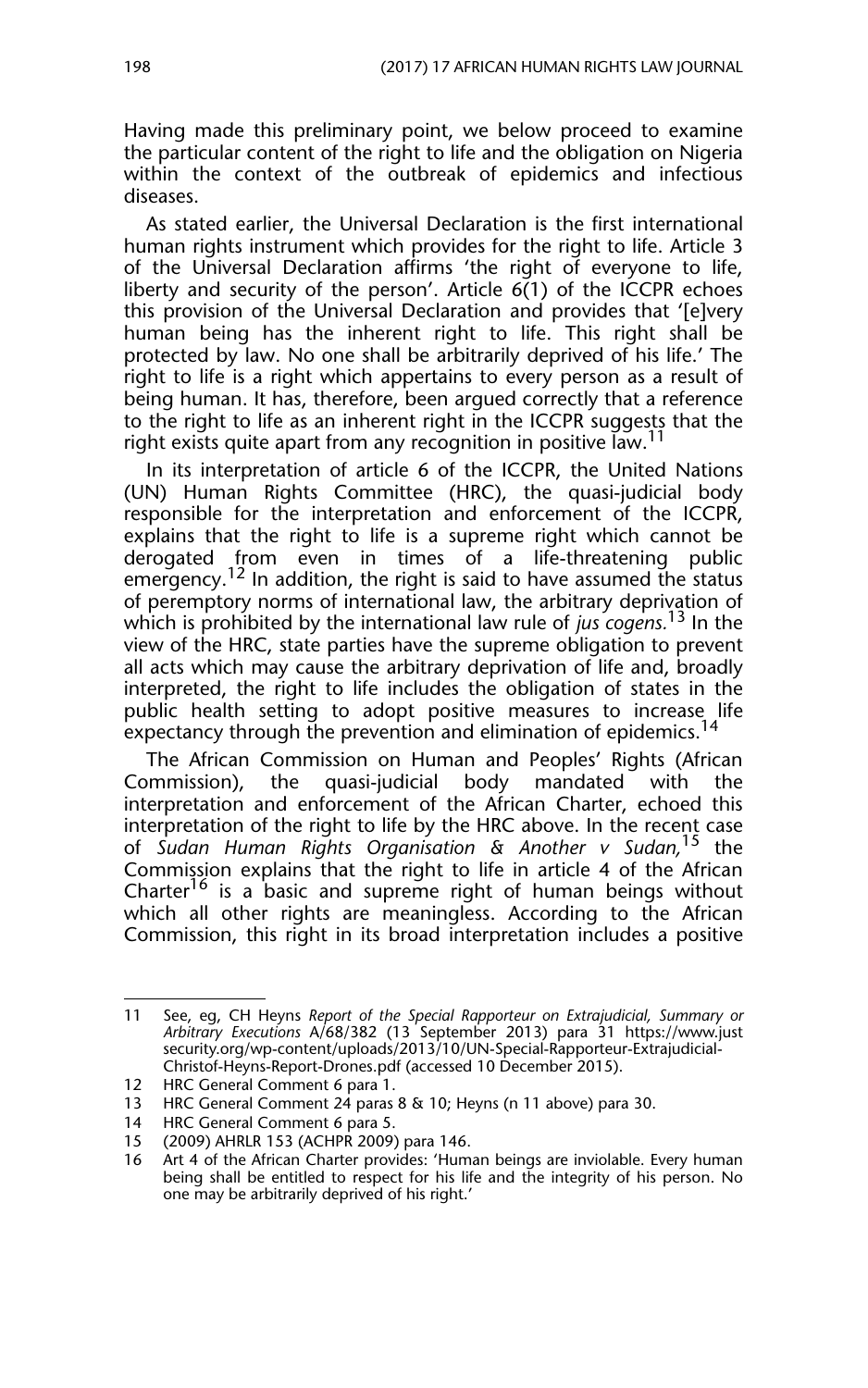obligation on state parties to take positive and proactive steps to protect citizens from outbreaks of infectious diseases.<sup>17</sup> Thus, where the state has not been proactive or has failed to exercise sufficient care and due diligence to prevent events and circumstances that may occasion the loss of life of persons within its jurisdiction, this may generate a responsibility for the state notwithstanding the fact that the violating act(s) is not directly imputable to the state, as is the case with the importation of EVD into Nigeria by Patrick Sawyer. The state is also obliged to provide reparations to victims of violations.

With regard to the CFRN, the right to life is guaranteed under section 33. Section 33(1) guarantees to every person the right not to be intentionally deprived of life except with respect to carrying out the sentence of a court for a criminal offence of which a person has been found guilty in Nigeria. Section 33(2) of the CFRN, however, provides seven different limitations of the right to life guaranteed under section 33(1). According to the provisions of section 33(2), a person shall not be deemed to have been deprived of his life in contravention of section 33(1), if such person dies from (i) force reasonably necessary to protect any person from unlawful violence; (ii) force reasonably necessary to defend property;<sup>18</sup> (iii) force reasonably necessary to effect a lawful arrest; (iv) force reasonably necessary to prevent the escape of a person who is lawfully detained;<sup>19</sup> (v) force reasonably necessary to suppress a riot; (vi) insurrection; or (vii) mutiny.<sup>20</sup> Thus, if a person dies from the application of reasonable and proportionate force in furtherance of any of the seven purposes or objectives outlined above, such death is not regarded as the deprivation of life within the meaning of section 33 of the CFRN.

Section 33 of the CFRN consequently has been rightly criticised as the very negation of the religious concept of the right to life which presupposes that life and the accompanying right to it is God-given and can, therefore, be taken only by  $God.^{21}$ 

However, it is suggested that despite the numerous exceptions to the right to life under the CFRN outlined above, the obligation on states under international human rights standards and norms identified earlier in the article to act with due diligence to increase life expectancy through the elimination of epidemics in the public health setting are equally applicable to Nigeria by virtue of its subscription to, ratification and domestication of the human rights instruments examined here.

<sup>17</sup> African Commission General Comment 3 para 41.<br>18 Sec 33(2)(a) CFRN.

Sec 33(2)(a) CFRN.

<sup>19</sup> Sec 33(2)(b) CFRN.

<sup>20</sup> Sec 33(2) CFRN.<br>21 A Ucheghu 'The

A Uchegbu 'The concept of "right to life" under the Nigerian Constitution' in JA Omotola (ed) *Essays in honour of Judge TO Elias* (1987) 136.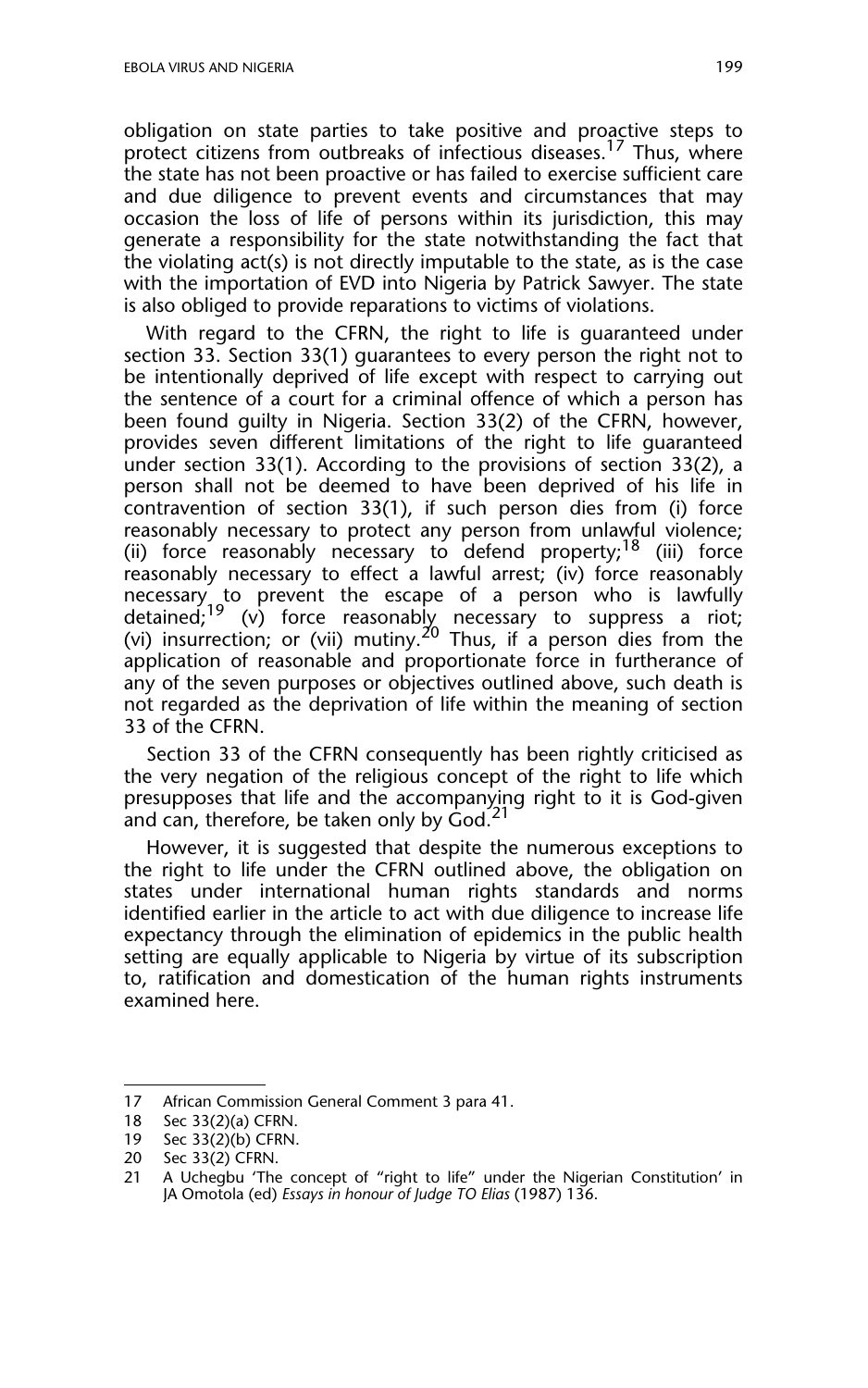Having identified and discussed the Nigerian government's legal liability in relation to the right to life above, we proceed to examine the Nigerian government's liability in relation to the right to health.

#### **2.2 Meaning, scope and legal liability of the Nigerian government in relation to the right to health in the context of public health**

The right to health is an essential right without which other rights may be meaningless.<sup>22</sup> A person who is critically ill with no access to appropriate and adequate healthcare is unlikely to appreciate, much less exercise, the rights to personal liberty, freedom of movement, religion, expression, shelter, privacy, among others. Such a person is also most likely to have his or her dignity and autonomy, values central to human rights norms, impacted in significant ways. Thus, although the right to health may not yet have attained the notoriety in recognition nearing that of the right to life, the right is nevertheless also an important feature of international<sup>23</sup> and regional<sup>24</sup> instruments and an emerging feature of domestic bills of rights.<sup>25</sup>

The right to health has two components. The first relates to the availability of timely and appropriate healthcare, while the second relates to the protection of public health through measures such as the provision of potable water and health-related education and information.<sup>26</sup> It is important to note here that the public health dimension of the right to health through the prevention of diseases and the safeguarding of the health of the general populace is much more important in the African context than the availability and provision of health care for individuals because of the issue of resource constraints in poor countries.<sup>27</sup>

However, the use of the term 'right to health' is not without objection. Some scholars have argued that 'the right to healthcare' and 'the right to health protection' are a more apt description of the legal guarantee of the right to health because health itself cannot be quaranteed.<sup>28</sup> It has, however, been argued that the legal guarantee of the right to health goes beyond the mere provision of healthcare and health protection; that the term 'right to health', therefore, is more inclusive and a better reflection of the different components and entitlements under the rubrics of the right to health as provided for in

<sup>22</sup> See also *Purohit & Another v The Gambia* (2003) AHRLR 96 (ACHPR 2003) para 80.

<sup>23</sup> Arts 25(1) & 12 Universal Declaration and ICESCR respectively.

<sup>24</sup> Eg, art 16 African Charter.<br>25 Secs 27(a) & (3) Constitut

Secs 27(a) & (3) Constitution of the Republic of South Africa, 1996; secs 43(1)(a) & (2) Constitution of Kenya, 2010.

<sup>26</sup> AR Chapman 'Core obligations related to the right to health and their relevance for South Africa' in D Brand & S Russell (eds) *Exploring the core content of socioeconomic rights: South African and international perspectives* (2002) 45.

<sup>27</sup> Chapman (n 26 above) 53.<br>28 - B. Toebes 'Towards an impr

<sup>28</sup> B Toebes 'Towards an improved understanding of the international human right to health' (1999) 21 *Human Rights Quarterly* 662-663.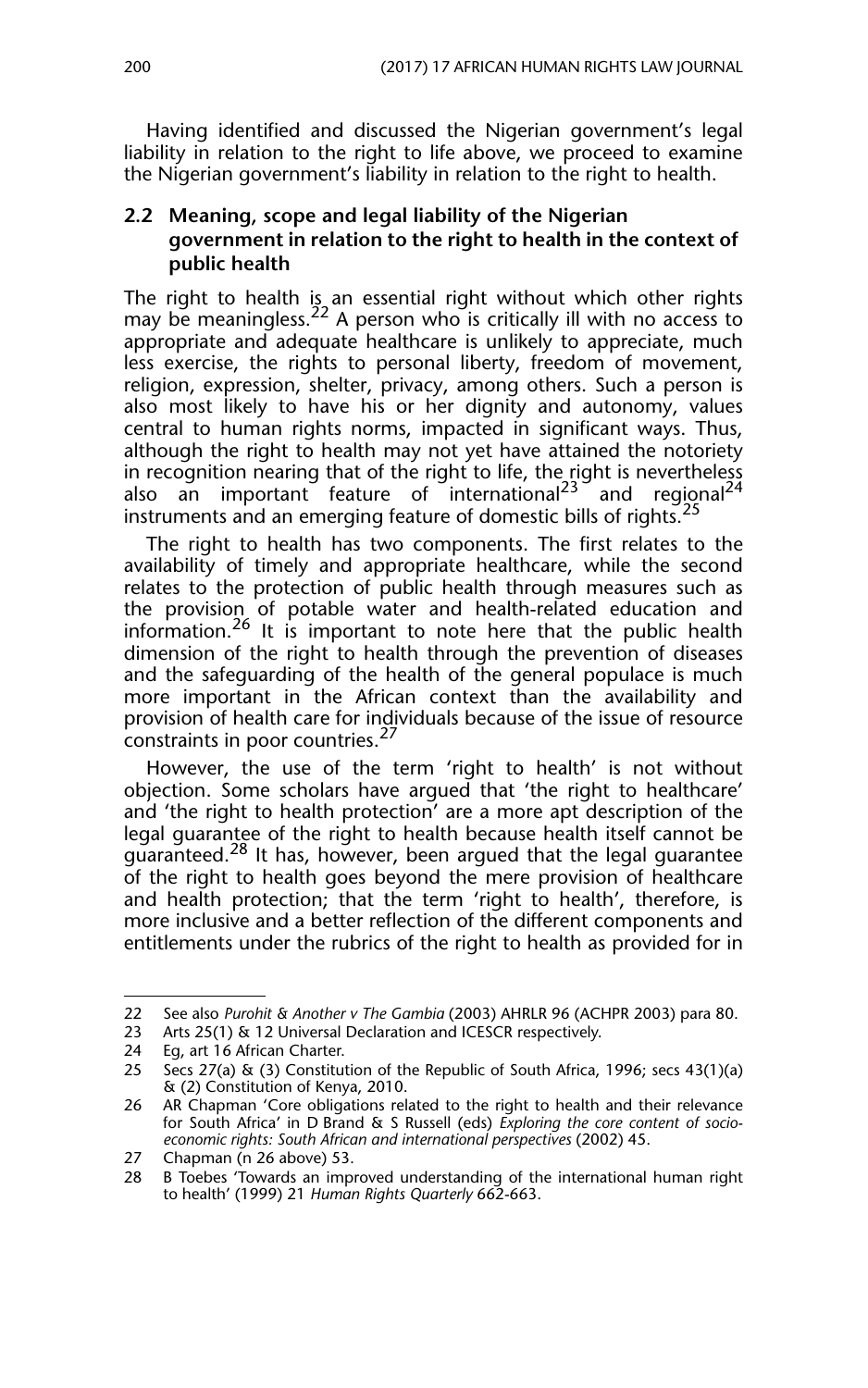international, regional and some domestic human rights instruments.<sup>29</sup> In addition to this, Ngwena and Cook argue that there is necessarily no real conflict between the different terms since the ultimate objective of the different nomenclatures is the 'realisation of highest attainable standard of health'.<sup>30</sup> Consequently, the term 'right to health' will continue to be used in the article to refer to the right under examination in this subsection, except where the texts or provisions of an instrument examined dictate otherwise.

Although the right to health is guaranteed under other international and regional human rights instruments, some of which Nigeria is a party to,  $31$  dealing with the thematic issues of women, children and other minority and vulnerable groups within the context of the present discussion, however, only the provisions of the International Covenant on Economic, Social and Cultural Rights (ICESCR), the African Charter and the CFRN will be considered as they are relevant because of their ratification and/or domestication.<sup>32</sup>

When the right to health under international law is mentioned, article 12 of the ICESCR generally is regarded as the most comprehensive reference point. According to article 12(1) of the ICESCR, state parties to the Convention 'recognise the right of everyone to the enjoyment of the highest attainable standard of physical and mental health'. As to the meaning of the right to health, the Preamble to the Constitution of the WHO has defined it as the 'state of complete physical, mental and social well-being and not merely the absence of disease or infirmity'.<sup>33</sup> This meaning of the right to health, however, was rejected by the Committee on Economic, Social and Cultural Rights (ESCR Committee), the quasijudicial body responsible for the exposition and enforcement of the  $ICESCR.<sup>34</sup>$ 

According to the ESCR Committee, the right to health is not a right to be healthy, but rather is composed of certain freedoms and entitlements.<sup>35</sup> These freedoms include the freedom to have charge and dominion over one's health and body and the freedom to be free from undue intrusion and coerced medical experimentation and treatment, while entitlements include a system of health protection which guarantees equal opportunities for people to enjoy the highest possible standard of health. The ESCR Committee reiterates that the

<sup>29</sup> As above.

<sup>30</sup> C Ngwena & R Cook 'Rights concerning health' in D Brand & C Heyns (eds) *Socioeconomic rights in South Africa* (2005) 107-108.

<sup>31</sup> See eg Ngwena & Cook (n 30 above) 108-111 for a review of some of the relevant instruments.

<sup>32</sup> The ICESCR was ratified on the same day Nigeria ratified the ICCPR, on 29 July 1993. See OHCHR 'Status of ratification by treaty and by country' http://tbin ternet.ohchr.org/\_layouts/TreatyBodyExternal/Treaty.aspx?CountryID=127&Lang= EN (accessed 15 December 2015).

<sup>33</sup> Cited by Toebes (n 28 above) 663.

<sup>34</sup> ESCR Committee General Comment 14 para 4.

<sup>35</sup> General Comment 14 para 8.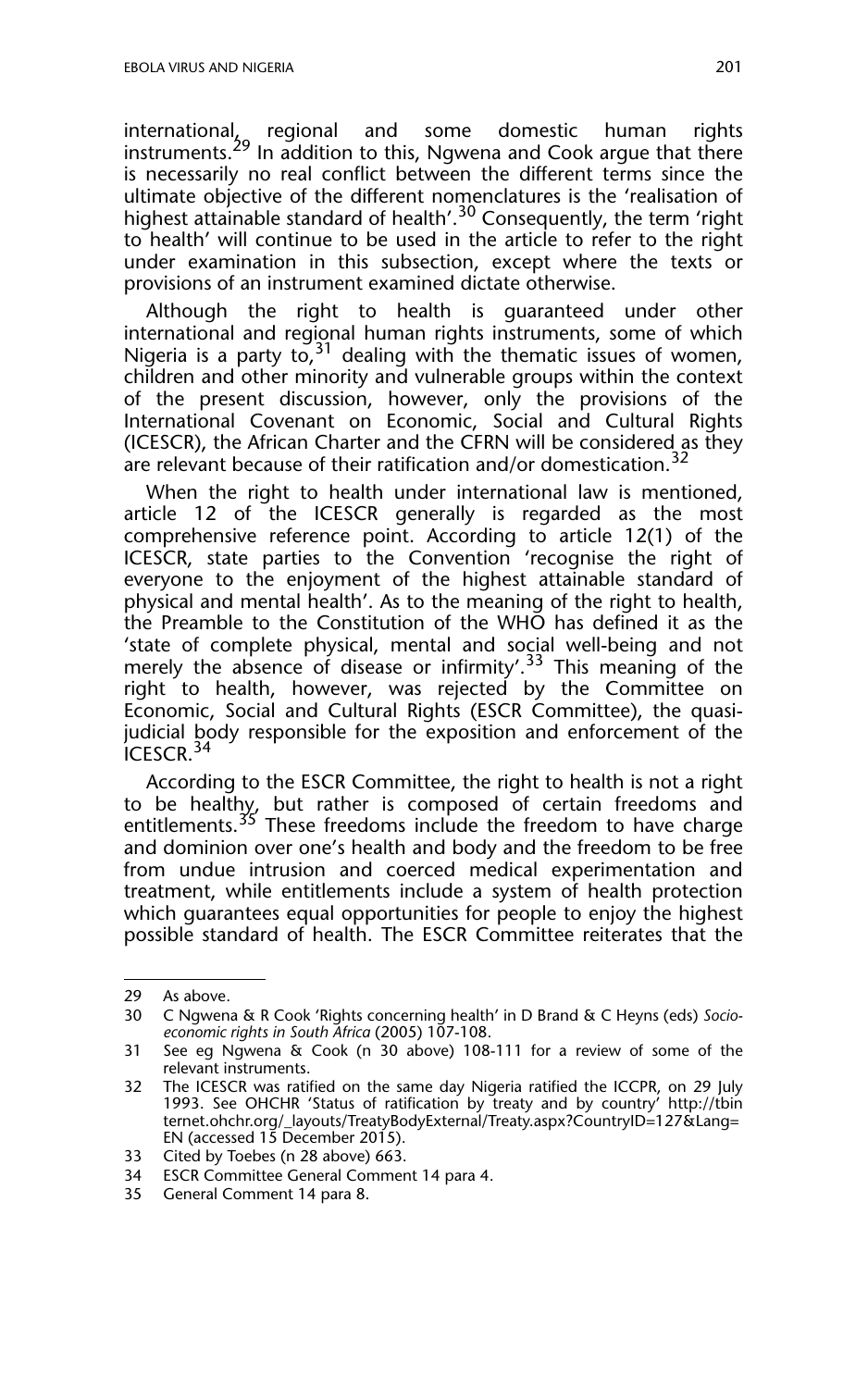notion of 'highest attainable standard of health' is to be understood only as the entitlement of a person to the enjoyment of requisite facilities, conditions, goods and services that make the realisation of the highest attainable standard of health possible.<sup>36</sup>

Five different obligations of states are deduced by the ESCR Committee from the exposition of article 12 of the ICESCR, namely, the general obligation of states; the specific obligation of states; the international obligation of states; the core obligation of states; and the obligation of states to provide reparations and remedies for violations of the Covenant.<sup>37</sup>

In the context of public health, the focus of the present discussion, the fourth obligation, namely, the core obligation of states, is the most germane.<sup>38</sup> This obligation mandates states to ensure access to health facilities, goods and services, especially for vulnerable groups without discrimination; to ensure everyone's freedom from hunger by ensuring access to a minimum essential supply of nutritionallyadequate and safe food; to ensure access to basic shelter and sanitation and an adequate supply of potable water; the provision of essential drugs; and equitable distribution of health facilities, goods and services.<sup>39</sup> More importantly for the present discourse, this obligation also entails the provision of immunisation against major infectious diseases in the community; the prevention, treatment and control of epidemic and endemic diseases; the provision of education and information about the main health problems in the community, including methods of prevention and control; and the provision of appropriate training for health personnel.<sup>40</sup>

According to the ESCR Committee, the core obligation of states identified above is non-derogable under any circumstances whatsoever.<sup>41</sup> Thus, unlike other obligations of states which may be subject to the availability of resources in furtherance of article 2(1) of the ICESCR, states cannot use the non-availability of resources as an excuse for not complying with their core obligation under article 12 of the ICESCR. This stance marks a departure from the earlier position of the ESCR Committee in General Comment 3 where the Committee appeared to be of the view that the non-availability of resources may excuse states from discharging its minimum core obligation to realise socio-economic rights.<sup>42</sup>

<sup>36</sup> General Comment 14 para 9.

<sup>37</sup> General Comment 14 paras 30-62.

<sup>38</sup> General Comment 14 paras 43-45.

<sup>39</sup> General Comment 14 para 43.

<sup>40</sup> General Comment 14 para 44.

<sup>41</sup> General Comment 14 para 47.<br>42 See also Ngwena & Cook (n 3

See also Ngwena & Cook (n 30 above) 117. It should be pointed out here that the concept of the minimum core obligation of states in the realisation of socioeconomic rights is not a generally-accepted concept. It has, eg, been rejected by the South African Constitutional Court which in its stead substituted the concept of reasonableness review, which is limited to enquiring whether governmental acts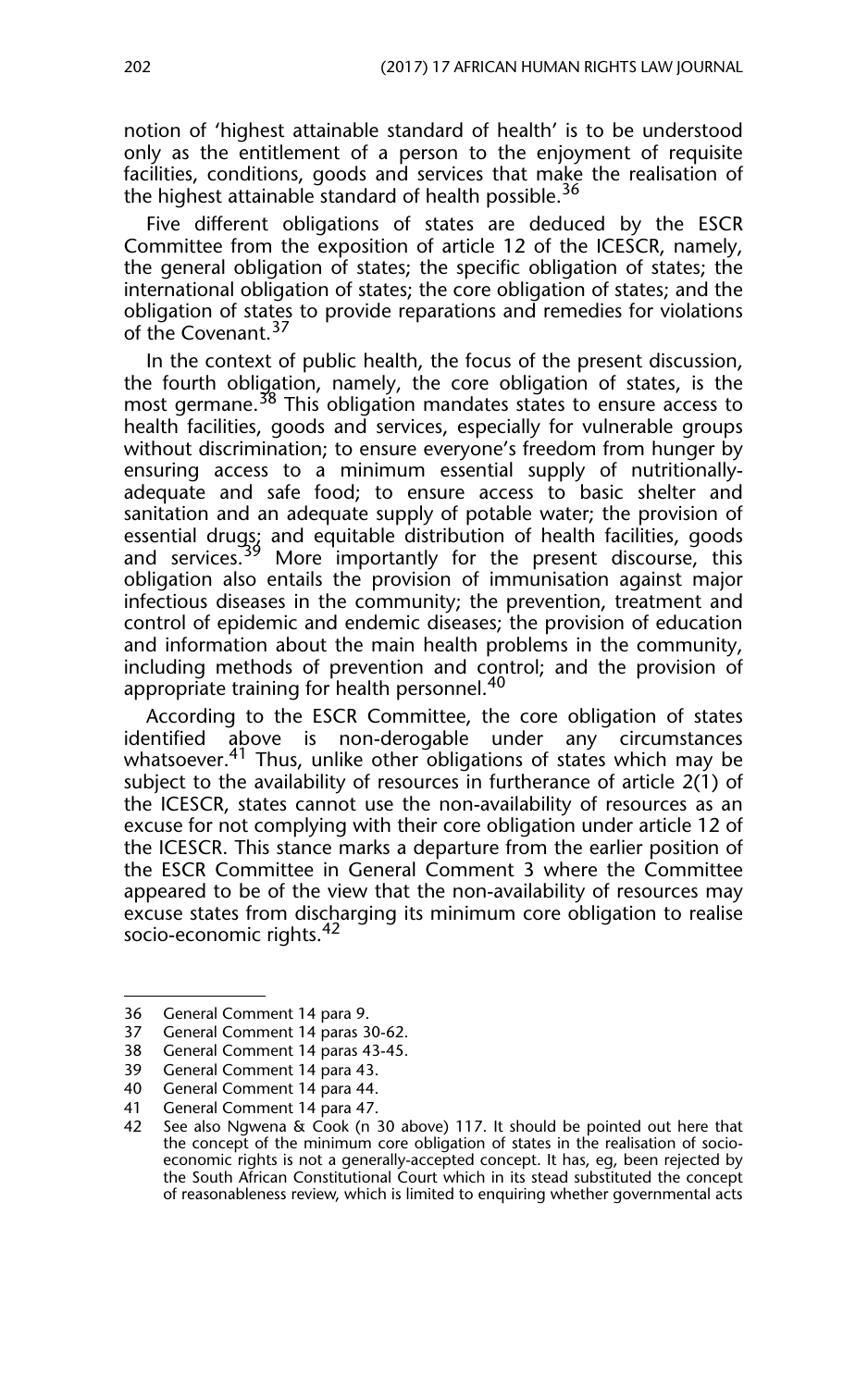In addition to the stated obligations above, states are also obliged to provide remedies and reparation to victims of violations of the right to health.43 Reparations and remedies may be in form of restitution, compensation, satisfaction or assurances of non-repetition.<sup>44</sup>

According to the ESCR Committee, therefore, the prevention, control and treatment of epidemics and endemic diseases are one of the core obligations of state parties to the ICESCR for which no derogation is permitted.

The meaning and scope of the right to health and obligations imposed, as espoused by the ESCR Committee above, have been echoed by the African Commission with respect to article 16 of the African Charter.<sup>45</sup> Although the Commission did not define the right to health, it concedes that it is not a right to be healthy.<sup>46</sup> In addition, the African Commission sets out the components of the right to health as an inclusive right which consists of both health care and underlying preconditions of health as described by the ESCR Committee above; access to requisite health-related information and education; the right to be free from unwarranted intrusion; coerced medical treatment and experimentation; and freedom from compelled sterilisation and inhuman and degrading treatment.<sup>47</sup>

The obligations of state parties under article 16 of the African Charter also include a minimum core obligation in terms similar to that espoused by the ESCR Committee.48 These include the formulation of national plans, policies and systems; cross-cutting obligations to respect and protect the right to health; and diseasespecific obligations which, in relation to endemic and epidemic diseases, include the obligation of state parties to establish a national mechanism for the prevention and treatment of such diseases;<sup>49</sup> and the provision of effective domestic remedies for victims of violations.<sup>50</sup>

and omissions and laws and policies adopted to further the realisation of socioeconomic rights are reasonable in the circumstances. See, eg, *Government of the Republic of South Africa & Others v Grootboom & Others* 2000 (11) BCLR 1169 and *Minister of Health & Others v Treatment Action Campaign & Others* (No 2) 2002 (10) BCLR 1033 (CC).

<sup>43</sup> ESCR Committee General Comment 14 paras 59-62.

<sup>44</sup> General Comment 14 para 59.

<sup>45</sup> Art 16 of the African Charter provides: '(1) Every individual shall have the right to enjoy the best attainable state of physical and mental health. (2) States Parties to the present Charter shall take the necessary measures to protect the health of their people.'

<sup>46</sup> African Commission on Human and Peoples' Rights *Principles and Guidelines on the Implementation of Economic, Social and Cultural Rights in the African Charter on Human and Peoples' Rights* (African Commission Principles and Guidelines) para 61 http://www.achpr.org/files/instruments/economic-socialcultural/achpr\_instr\_guide \_draft\_esc\_ rights\_eng.pdf (accessed 30 December 2015).

<sup>47</sup> African Commission (n 46 above) paras 60-66.

<sup>48</sup> Apart from having content similar to that of the ESCR Committee, the African Commission also views the minimum core obligation of states on socio-economic rights as non-derogable. See African Commission (n 46 above) para 17.

<sup>49</sup> African Commission (n 46 above) para 67.

<sup>50</sup> African Commission paras 21-25.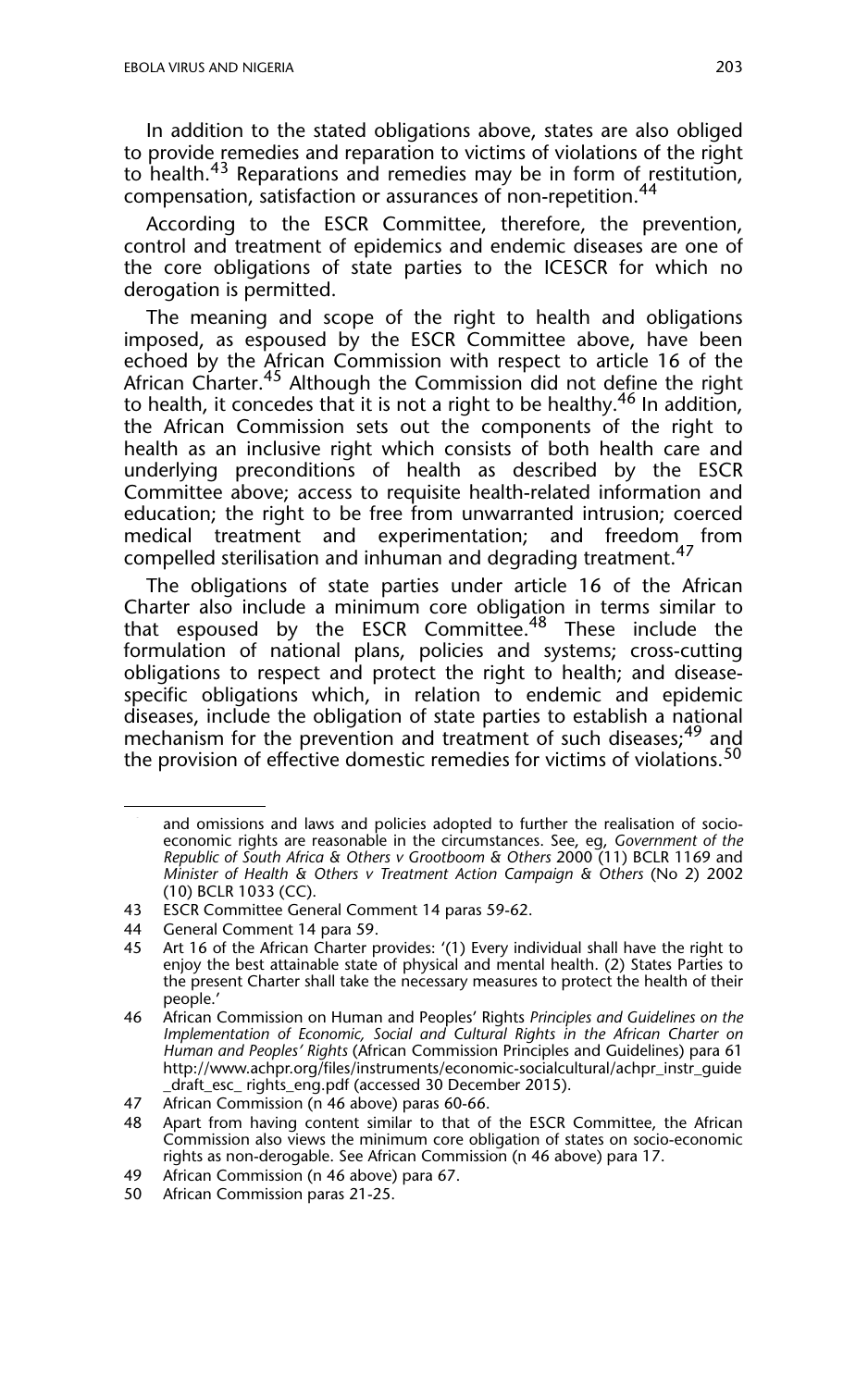With regard to the provisions of the CFRN, the right to health is provided for in section 17(3)(d). According to the provisions of this sub-section, 'the state shall direct its policy towards ensuring that … there are adequate medical and health facilities for all persons'. The nature and scope of Nigeria's socio-economic rights regime, of which the right to health is a part, have been discussed more adequately elsewhere.<sup>51</sup> We, therefore, think that no useful purpose will be served in repeating the same here. However, suffice it to say here that the right to health, like other socio-economic rights contained in the Fundamental Objectives and Directive Principles of State Policy Chapter (Chapter II) of the CFRN, cannot be enforced before any court of law in Nigeria.

The above conclusion notwithstanding, that is not to say that the interpretation or argument for the non-justiciability of socio-economic rights in Nigeria in principle is correct. There are at least three reasons for this contention. First, it is a clear rule of international law that a state cannot rely on the provisions of its domestic law to violate its international law obligations. This conclusion finds support in the decision of the Economic Community of West African States (ECOWAS) Court of Justice in *Registered Trustees of the Socio-Economic Rights and Accountability Project (SERAP) v Nigeria*, 52 where the Court held that Nigeria could not rely on the provisions of its domestic law to violate its obligations under an international treaty, in this case the African Charter.

Second, Nigeria has a separate obligation under international law to take legislative and other measures to transform socio-economic rights into subjective rights in Chapter II of the CFRN.<sup>53</sup> This Nigeria appears to have done through the domestication of the African Charter and the enactment of other socio-economic rights-related statutes in Nigeria.

Third, there is also a separate obligation incumbent upon the Nigerian judiciary to interpret, as far as possible, domestic laws in conformity with the state's obligations under international law.<sup>54</sup> At least two cases from the Nigerian High Courts have, in apparent furtherance of the latter principle, affirmed the right to health in article 16 of the African Charter. In the first, *Odafe & Others v Attorney-General & Others,*55 the court read the torture and non-discrimination provisions of the CFRN and the African Charter together to find a violation of the right to health of HIV-positive prisoners who were denied the requisite medical treatment. In the second, *Gbemre v Shell*

53 See eg African Commission (n 46 above) para 21.<br>54 African Commission (n 46 above) para 25.

<sup>51</sup> AE Akintayo 'Planning law versus the right of the poor to adequate housing: A progressive assessment of the Lagos State of Nigeria's Urban and Regional Planning and Development Law of 2010' (2014) 4 *African Human Rights Law Journal* 562-567.

<sup>52 (2009)</sup> AHRLR 331 (ECOWAS 2009).

African Commission (n 46 above) para 25.

<sup>55 (2004)</sup> AHRLR 205 (NgHC 2004).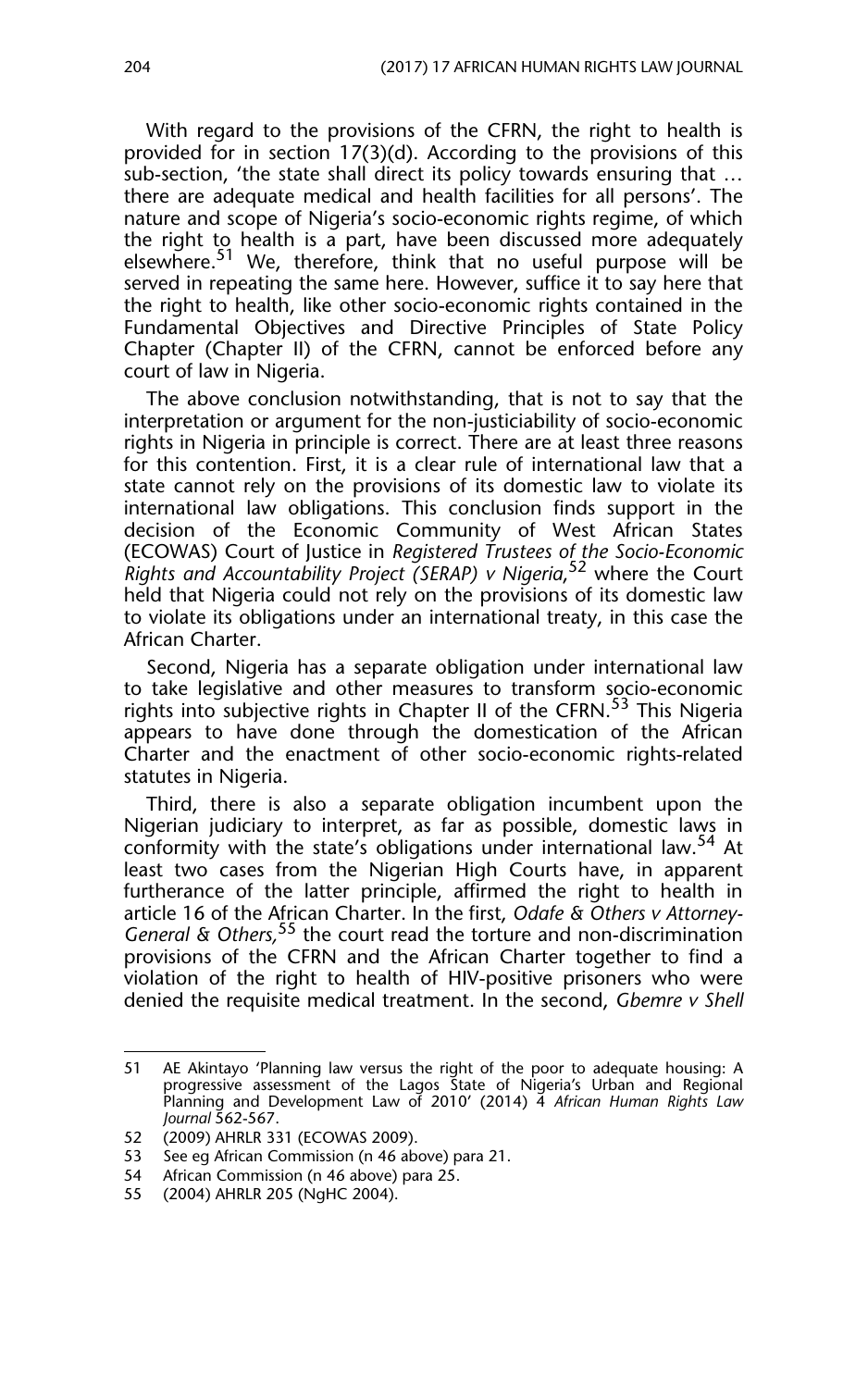*Petroleum Development Company Nigeria Limited & Others*, 56 the court read the right to life and dignity provisions of the CFRN and the African Charter together with the right to health to find a violation of the right to a healthy environment of the people of the Nigerian Niger Delta whose environment and health were being negatively impacted by the gas-flaring activities of the first respondent. These cases clearly show that some civil and political rights in the CFRN and the African Charter can be interpreted to protect important aspects of the right to health.

The foregoing suggests that notwithstanding the claim of nonjusticiability of socio-economic rights under the CFRN, Nigeria is bound by and has the various obligations espoused above in relation to the right to health in Nigeria.

However, having said that, it is pertinent to point out that a close connection exists between the full realisation of other human rights and the right to development.<sup>57</sup> As rightly noted by Uchegbu, for instance, the right to life in modern time must now be related to the quality of life.<sup>38</sup> According to him, it is useless for the law to guarantee the mere right to exist without also guaranteeing the availability of basic facilities such as food, health, shelter and education, which will make such existence and life meaningful and worthwhile.<sup>59</sup> The ESCR Committee has rightly observed that socioeconomic rights are significantly related to the right to development.<sup>60</sup> Thus, the rights to life and health are related to other rights and significantly connected to the right to development. The impact of the EVD in Liberia, Sierra Leone and Guinea, three countries with significantly less-developed economies and health care systems than Nigeria, where the virus killed thousands of people as opposed to about nine who lost their lives to the disease in Nigeria, drives this point home very strongly. Related to this are the immense resources needed to ensure the adequate and ongoing presence of requisite mechanisms and facilities needed to secure and fully realise the rights under discussion. There, therefore, is no doubt that the rights to life and health in the context of the EVD importation into and outbreak in Nigeria are rights which are unrealisable in the general environment of extreme poverty and under-development obtainable in most countries in sub-Saharan Africa, including Nigeria. The foregoing scenario directly implicates and calls into being the right of Nigerian citizens to development. We consequently turn to an examination and analysis of the scope and contours of the right to development.

<sup>56 (2005)</sup> AHRLR 151 (NgHC 2005).<br>57 See eg ESCR Committee General (

See eg ESCR Committee General Comment 3 paras 8 & 14.

<sup>58</sup> Uchegbu (n 21 above) 151.

<sup>59</sup> Uchegbu 151-152. See also, on the same point, JN Aduba *The right to life under the Nigerian Constitution: The law, the courts and reality* (2011).

<sup>60</sup> ESCR Committee General Comment 3 paras 8 & 14.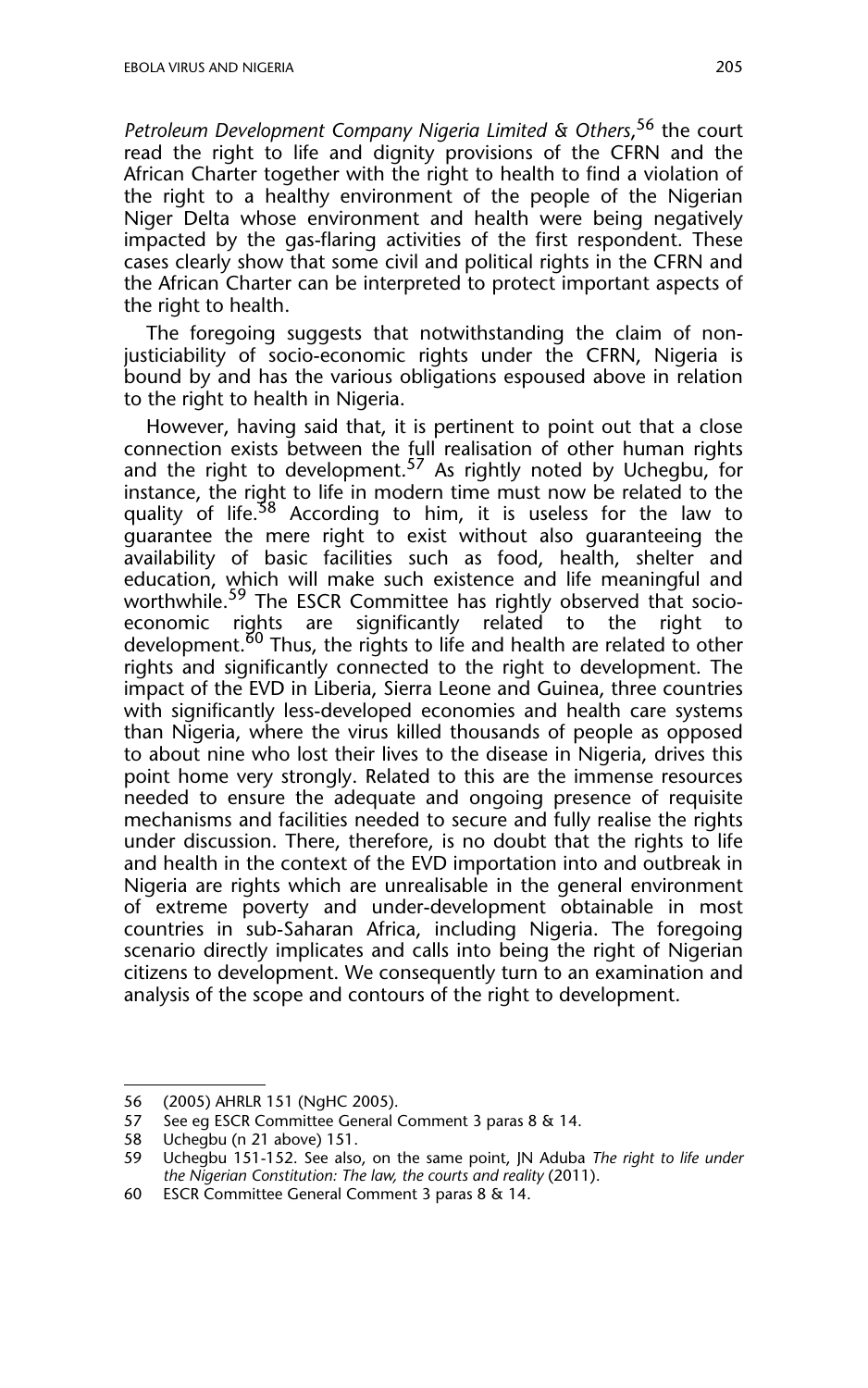## **3 Right to development under regional and international human rights law**

Perhaps the most nebulous of rights conferred on Nigerian citizens in the present instance pertains to peoples' right to development (PRTD) as contained in the African Charter as well as the right to development (RTD) in the Universal Declaration of the Right to Development of 1986 (UNDRTD).

#### **3.1 Right to development under the African regional framework**

In 1981, the African Charter was adopted by all African states to promote and protect the human rights and basic freedoms of Africans across the continent. Article 22 of the African Charter confers a legally-binding right to development on African people.<sup>61</sup> This is currently the only explicit article dedicated solely to the right to development.<sup>62</sup> However, the conversion of this right into justiciable law under national constitutions of African countries has been limited, as demonstrated by the Nigerian Constitution. Based on the wording of the African Charter and the duties imposed by it on states as well as individuals, at least on paper, the African system became an example of a human rights regime that is duty-oriented, particularly duties on individuals, than the universal human rights system.<sup>63</sup> Significantly, the African Charter went further than the universal human rights framework of the day and the European and American regional human rights systems with the introduction of the first legally-binding article expressly conferring an individual and collective right to development.<sup>64</sup>

Article 22(1) of the African Charter provides:

All peoples shall have the right to their economic, social and cultural development with due regard to their freedom and identity and in the equal enjoyment of the common heritage of mankind.

<sup>61</sup> Organisation of African Unity (OAU) *African Charter on Human and Peoples' Rights*, 27 June 1981 CAB/LEG/67/3 Rev 5, 21 ILM 58 (1982) art 22 http://www. achpr.org/instruments/achpr/ (accessed 14 April 2014).

<sup>62</sup> N van der Have 'The right to development: Can states be held responsible?' in D Foeken et al (eds) *Development and equity: An interdisciplinary exploration by ten scholars from Africa, Asia and Latin America* (2014) 159.

<sup>63</sup> As above; H Steiner & P Alston (eds) *International human rights in context: Law, politics and morals* (2000) 920.

<sup>64</sup> TF Yerima 'The African Charter on Human and Peoples' Rights: A critique, and in comparison with other regional and international human rights instruments' in A Ibidapo-Obe & TF Yerima (eds) *International law, human rights and development* (2004) 63.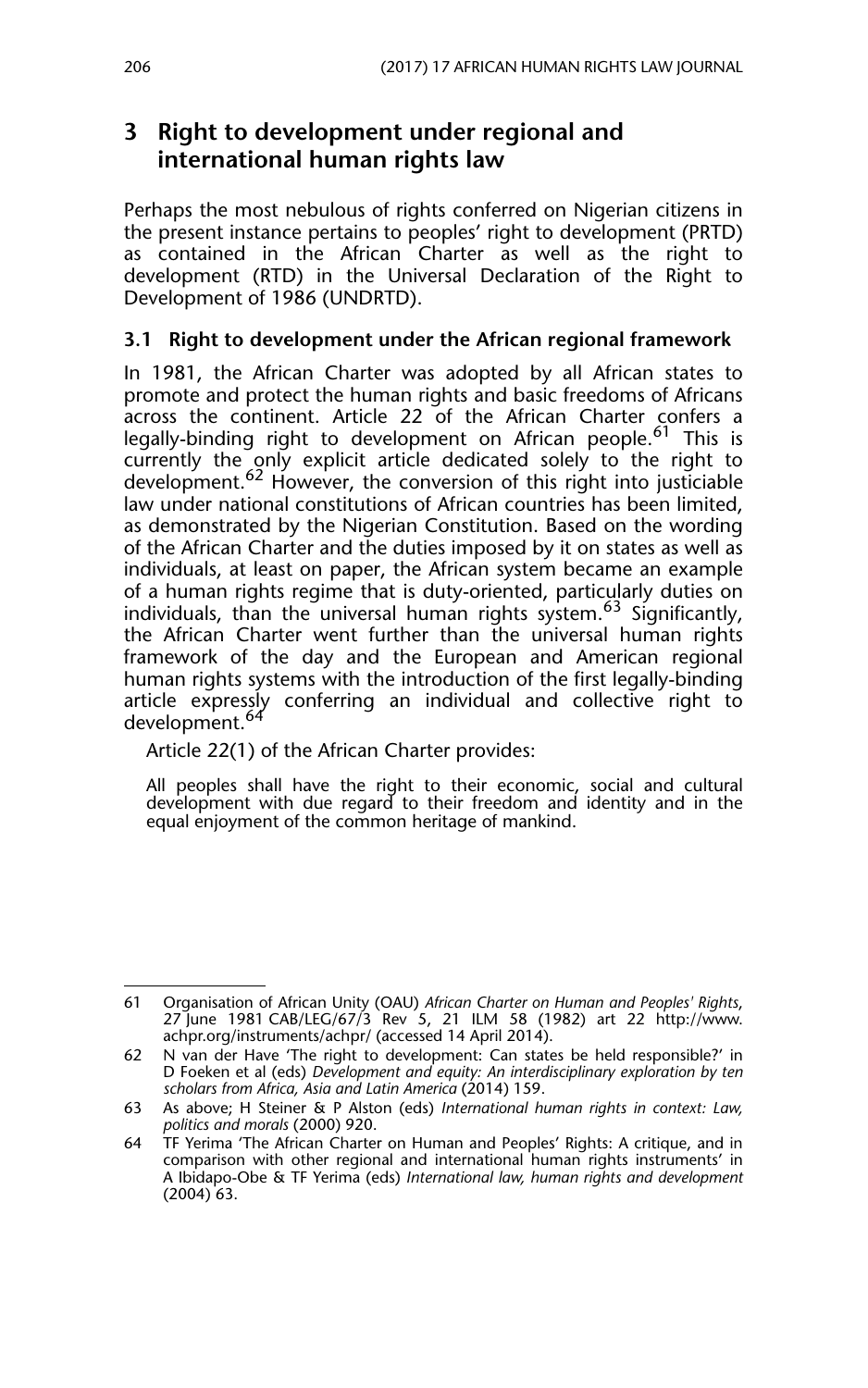Article 22(2) complements this position by presenting the duty of states, individually or collectively, to ensure the exercise of the right to development.<sup>65</sup> In article 22, the drafters of the African Charter appear to draw from both article 22 of the Universal Declaration<sup>66</sup> and Article 1(1) of the ICESCR<sup>67</sup> in an attempt to convey a comprehensive right, with an attendant duty.

However, although the PRTD has been called for by African human rights activists since the 1960 and 1970s, the volume of advocacy on article 22 of the African Charter has been far less than expected. Out of over 220 communications submitted to the African Commission since its inauguration in 1987,  $68$  only seven have expressly relied on article 22 in their claims. The first of these claims was submitted in 1994 against the government of Zimbabwe, but was later withdrawn.<sup>69</sup> Furthermore, of these seven communications, only four were decided on the basis of the merits of the case.<sup>70</sup>

As a result, the African Commission has had only a handful of opportunities to make pronouncements on the PRTD. Unfortunately, the Commission was deprived of an important opportunity to make an express pronouncement on article 22 in its landmark decision

<sup>65</sup> See art 22 of the African Charter. Other treaties of the era with development components include the International Convention on the Elimination of all Forms of Racial Discrimination; the Declaration on Permanent Sovereignty over Natural Resources; the Convention for the Prevention and Punishment of the Crime of Genocide; the International Convention on the Suppression and Punishment of the Crime of Apartheid; the Convention Against Torture and Other Cruel, Inhuman or Degrading Treatment or Punishment, among others.

<sup>66</sup> Art 22 of Universal Declaration states: 'Everyone, as a member of society, has the right to social security and is entitled to realisation, through national effort and international co-operation and in accordance with the organisation and resources of each state, of the economic, social and cultural rights indispensable for his dignity and the free development of his personality.'

<sup>67</sup> Art 1(1) of the ICESCR states: 'All peoples have the right of self-determination. By virtue of that right they freely determine their political status and freely pursue their economic, social and cultural development.'

<sup>68</sup> The African Commission was established to provide oversight and interpretation of the African Charter and is a quasi-judicial body. Although the Commission only gives recommendations that are not legally-enforceable judgments, these judgments are persuasive and generally well respected.

<sup>69</sup> *Social and Economic Rights Action Centre (SERAC) & Another v Nigeria* (2001) AHRLR 60 (ACHPR 2001); *Centre for Minority Rights Development & Others v Kenya* (2009) AHRLR 75 (ACHPR 2009) (*Endorois* case) (decided on merits); *Sudan Human Rights Organisation & Another v Sudan* (2009) AHRLR 153 (ACHPR 2009) (decided on merits)**;** *Socio Economic Rights and Accountability Project v Nigeria* (2008) AHRLR 108 (ACHPR 2008) (ruled inadmissible)**;** *Bakweri Land Claims Committee v Cameroon* (2004) AHRLR 43 (ACHPR 2004) (ruled inadmissible); *Democratic Republic of the Congo v Burundi, Rwanda and Uganda* (2004) AHRLR 19 (ACHPR 2004) (decided on merits)**;** *Association pour la Sauvegarde de la Paix au Burundi v Kenya, Uganda, Rwanda, Tanzania, Zaire and Zambia* (2003) AHRLR 111 (ACHPR 2003) (decided on merits); *Courson v Zimbabwe* (2000) AHRLR 335 (ACHPR 1995) (withdrawn).

<sup>70</sup> Four cases were decided on merit, two ruled inadmissible, and one was withdrawn.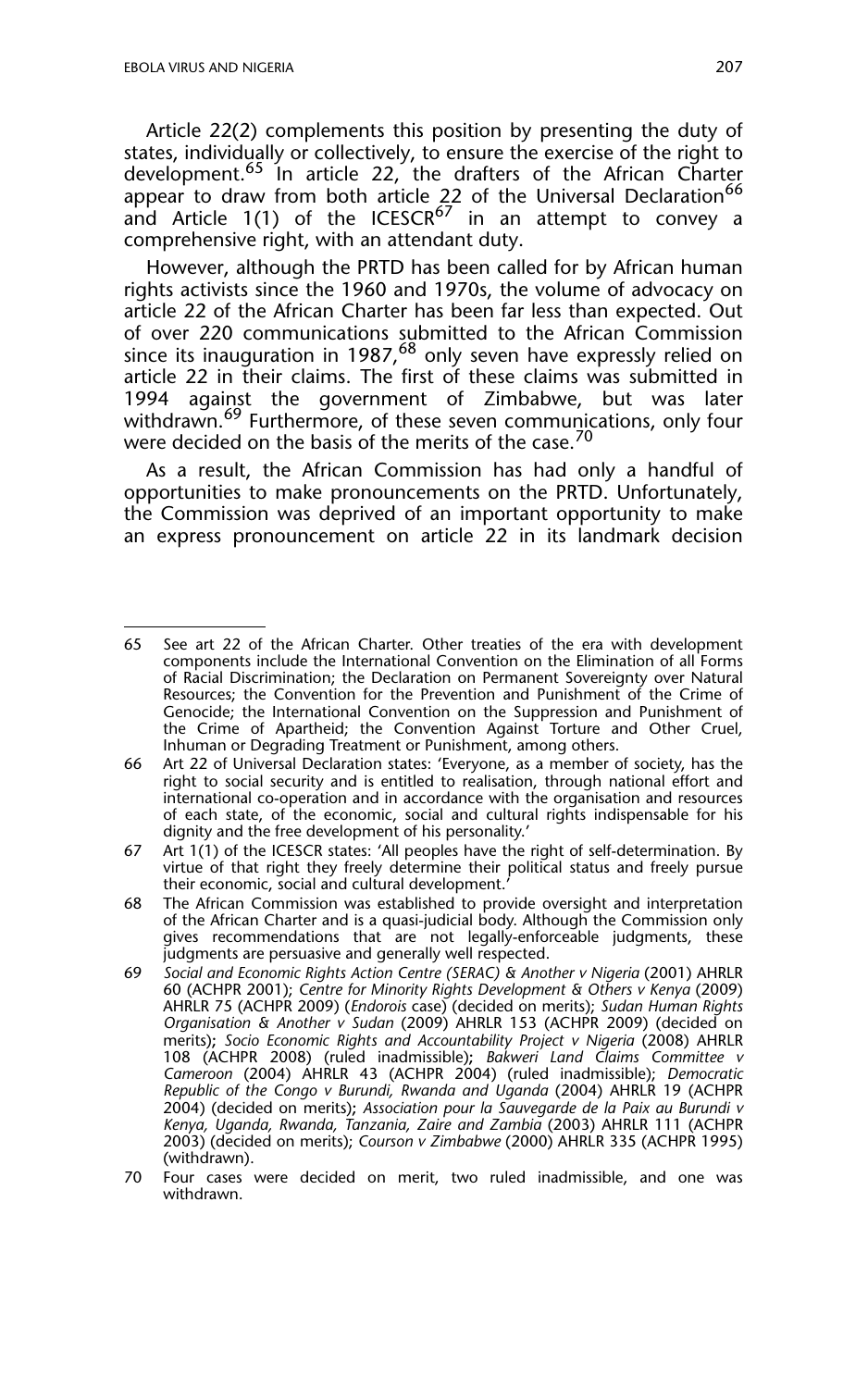involving the Nigerian government in 2001, *Social and Economic Rights Action Centre (SERAC) v Nigeria,*<sup>71</sup> when it made a number of important development-related pronouncements on the African Charter. In that case, SERAC alleged that the (then) military government of Nigeria had been involved directly in oil production through the state-owned oil company, the Nigerian National Petroleum Company (NNPC), and as the majority shareholder in a consortium with Shell Petroleum Development Corporation (SPDC), and that these operations caused environmental degradation and health problems resulting from the contamination of the environment among the Ogoni people of Southern Nigeria. The Commission went on to state that, *inter alia*, the last layer of the government's obligation requires the state to fulfil the rights and freedoms it willingly undertook under the various human rights regimes by actively deploying the state's machinery towards the practical realisation of such rights.<sup>72</sup>

The situation has since been remedied partly by the African Commission's landmark decision in the *Endorois* case*.* <sup>73</sup> In this case, the complainants alleged violations of the PRTD resulting from the displacement of the Endorois community, an indigenous community in Kenya, from their ancestral lands without adequate consultation or compensation for their loss of property, the disruption of the community's pastoral enterprise or the right to practise their religion and culture as the Endorois people.<sup>74</sup> According to the Endorois, by creating a game reserve on their land over 30 years ago, the Kenyan government had disregarded national law, Kenyan constitutional provisions and, most importantly, numerous articles of the African Charter, including the right to development.<sup>75</sup> Citing the African Commission's reasoning in *SERAC* above, the Endorois community noted the importance of choice to the rights holders' well-being and the 'liberty of their action', which is tantamount to the choice embodied in the right to development and must, therefore, be respected by the Kenyan government. In pronouncing their findings of a violation of the complainants' PRTD by the respondents, the African Commission stated:<sup>76</sup>

The African Commission is of the view that the right to development is a two-pronged test, that it is both constitutive and instrumental, or useful as both a means and an end. A violation of either the procedural or substantive element constitutes a violation of the right to development.

<sup>71</sup> *SERAC* (n 61) above.

<sup>72</sup> *SERAC* para 47.

<sup>73</sup> *Endorois* case (n 69 above) paras 22 & 297-298.

<sup>74</sup> Citing itself in the *Ogoni case*, the African Commission ruled that the Endorois are a **'**people', a status entitling them to benefit from the importance of community and collective identity in African culture, which is recognised throughout the African Charter.

<sup>75</sup> *Endorois* case (n 69 above) para 75.

<sup>76</sup> *Endorois* case para 277.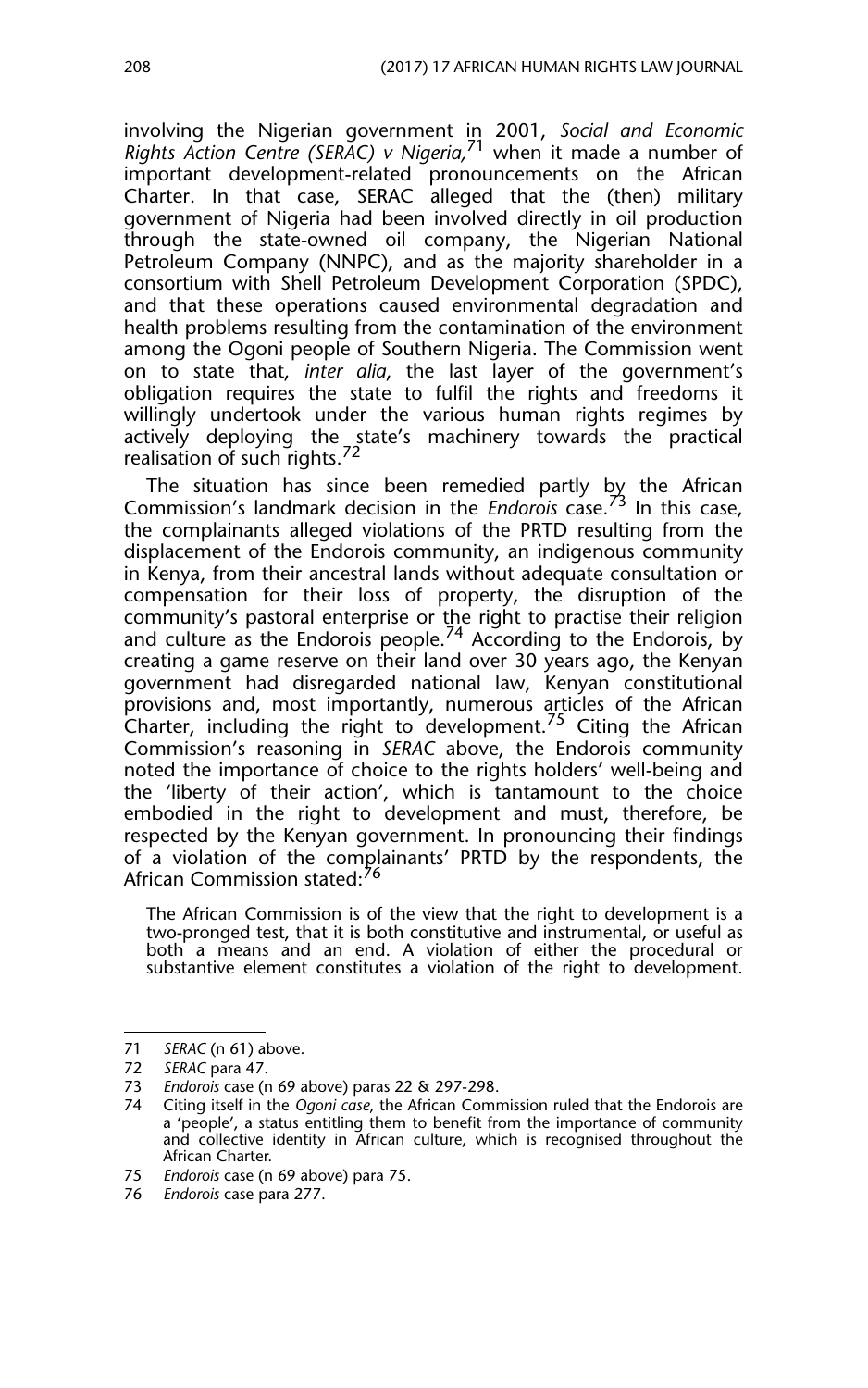Fulfilling only one of the two prongs will not satisfy the right to development.

In finding against the respondent state, The African Commission noted that the Endorois community had suffered a violation of article 22 of the Charter,  $77$  and went on to enumerate the duties of the Kenyan government, stating that it 'bears the burden for creating conditions favourable to a peoples' development'. The respondent state is obligated to ensure that the Endorois are not left out of the development process or benefits.

While the jurisprudence from the *Endorois* case is extremely helpful, the PRTD is still being considered from the position of the state's internal obligations to its own citizens.<sup>78</sup> What remains untested is the external duty of an African state to any group of African people. In the current analysis of the Ebola case study, apart from the direct analogy regarding the duty of the Nigerian government to peoples on Nigerian territory in the area of due diligence and care, as well as the provision of adequate healthcare systems, this situation credibly raises the question of the liability of the government of Liberia to the Nigerian people with respect to the entry of the EVD into Nigeria from Liberia.

#### **3.2 Right to development under international law**

Milestones in the evolution of the universal right to development, and later rights-based development, are well demarcated in the literature.<sup>79</sup> Generally, the International Bill of Rights, comprising the Universal Declaration, the ICCPR and the ICESCR, is the precursor to the RTD.<sup>80</sup> Although none of these international instruments expressly mentions the RTD, article 22 of the Universal Declaration states as follows:

Everyone, as a member of society, has the right to social security and is entitled to realization, through national effort and international cooperation and in accordance with the organization and resources of each state, of the economic, social and cultural rights indispensable for his dignity and the free development of his personality.

<sup>77</sup> *Endorois* case para 290.

<sup>78</sup> M Salomon *Global responsibility for human rights* (2007); M Salomon 'Legal cosmopolitanism and the normative contribution of the right to development' in S Marks (ed) *Implementing the right to development: The role of international law* (2008) 17.

<sup>79</sup> A Sengupta 'Conceptualising the right to development for the twenty-first century' in Office of the High Commissioner for Human Rights *Realising the right to development: Essays in commemoration of 25 years of the United Nations Declaration on the Right to Development* (2013) 67.

<sup>80</sup> See M Craven *The International Covenant on Economic, Social, and Cultural Rights: A perspective on its development* (1998).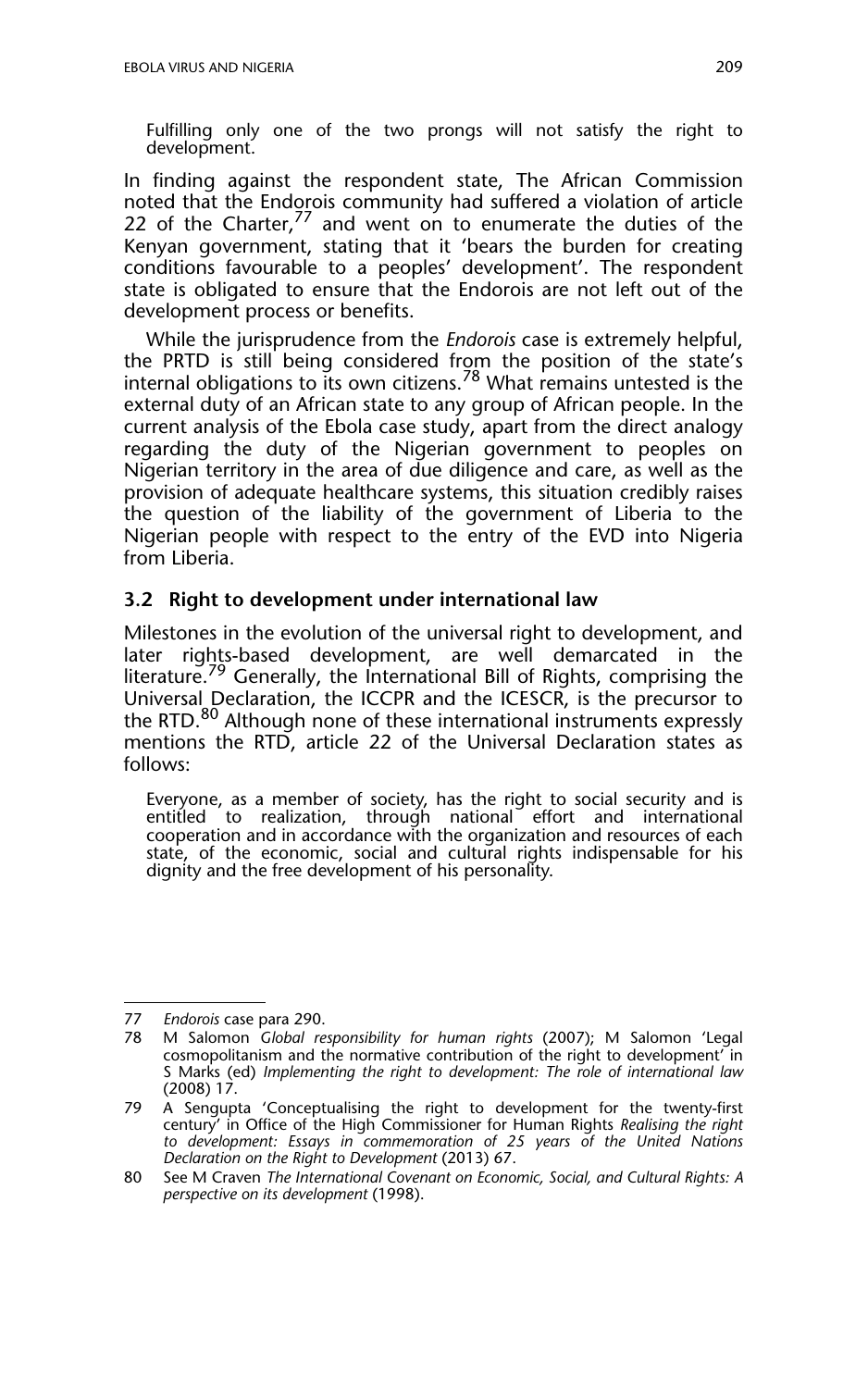The RTD also echoes article 28 of the Universal Declaration in seeking international co-operation among states.<sup>81</sup> It recognises that '[e]veryone is entitled to a social and international order in which the rights and freedoms set forth in this Declaration can be fully realized'. Salomon has noted that the RTD derives its 'intellectual origins and legal claims'<sup>82</sup> jointly from articles 28, 55 and 56 of the United Nations Charter. It is upon this foundation that the building blocks of the United Nations Declaration on the Right to Development and the RTD that it proclaims have their origin.

Originally perceived as a 'third generation' or 'solidarity' right, <sup>83</sup> which was generally propagated by developing countries, the RTD was universally established by article 1(1) of the UNDRTD, which states:

The right to development is an inalienable human right by virtue of which every human person and all peoples are entitled to participate in, contribute to, and enjoy economic, social, cultural and political development, in which all human rights and fundamental freedoms can be fully realised.

Furthermore, articles 2(3) and 3(3) declare a duty on states to formulate appropriate national development policies, and to cooperate with each other in ensuring development and eliminating obstacles to development respectively.

It is now generally accepted that these provisions allude to both an individual and a collective right, and that the actual holders of this collective right are 'the people', with obligations resting on national governments as well as a duty of international co-operation amongst governments.<sup>85</sup>

<sup>81</sup> S Fukuda-Parr 'The right to development: Reframing a new discourse for the twenty-first century' (2012) 79 *Social Research* 839.

<sup>82</sup> Salomon *Global responsibility for human rights* (n 78 above) 4; Salomon 'Legal cosmopolitanism and the normative contribution of the right to development' (n 78 above) 17.

<sup>83</sup> S Marks 'The human right to development: Between rhetoric and reality' (2004) 17 *Harvard Human Rights Journal* 137. In the 1970s and 1980s the RTD was introduced as one of several rights belonging to a third 'generation' of human rights. The first generation consisted of civil and political rights conceived as freedom from state abuse. The second generation consisted of economic, social and cultural rights, claims made against exploiters and oppressors. The third generation consisted of solidarity rights belonging to peoples and covering global concerns such as development, environment, humanitarian assistance, peace, communication and common heritage.

<sup>84</sup> As above.<br>85 Eukuda-Pa

<sup>85</sup> Fukuda-Parr (n 81 above). RTD commitments have implications for numerous questions of public expenditure priorities, incentive policies, and regulation. They extend to both national and international domains, and apply to co-operative action with other states in areas of trade, migration, finance, technology transfer, environmental commons, peace and security.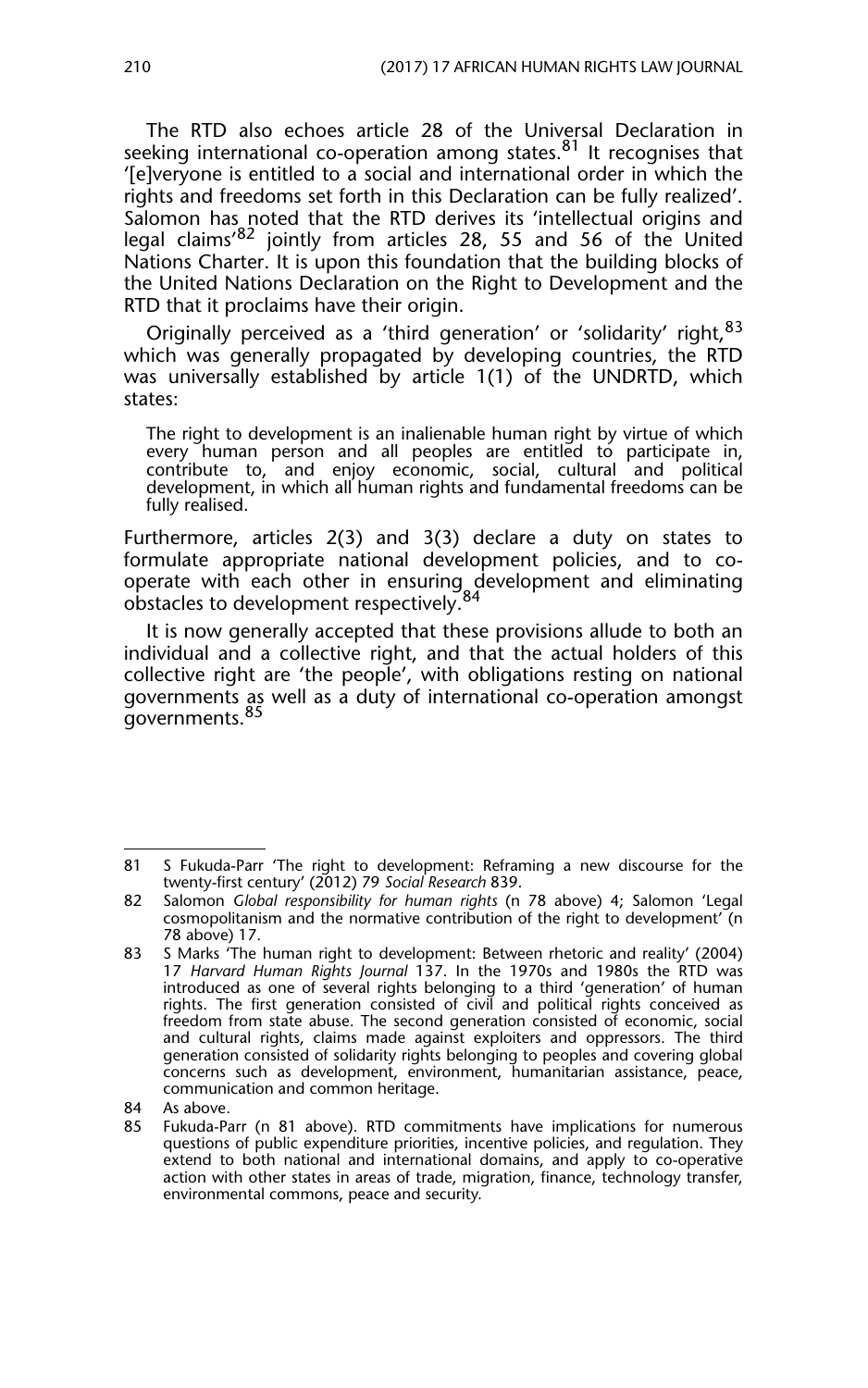Although the UNDRTD is a declaratory statement of the UN General Assembly, elements of the RTD have subsequently been echoed in various treaties,  $86$  and arguments have been made that the UNDRTD has attained the status of customary international law.<sup>87</sup> In the 1990s the United Nations Development Programme (UNDP), with the launch of its Human Development Reports, shifted the focus of the international community onto human well-being, and not economic growth, as the purpose and end of development.<sup>88</sup> Nevertheless, unresolved issues around the conceptualisation, legality and justiciability of the RTD still persist.<sup>89</sup>

In the 1990s a renewed focus on the RTD took the form of instituting a follow-up mechanism by the appointment of an Independent Expert in 1998 (and later a High Level Task Force), as well as the establishment of an Open-Ended Working Group on the RTD (WG) by the UN Economic and Social Council on the recommendation of the Commission on Human Rights.<sup>90</sup> The High Level Task Force (HLTF), supporting the WG, articulated the 'core norms' of the RTD as<sup>91</sup>

the right of peoples and individuals to the constant improvement of their well-being and to a national and global environment conducive to just, equitable, participatory and human-centred development respectful of all human rights.

This definition of the RTD as going beyond mere economic development to encompass the constant improvement of the wellbeing of persons in an environment conducive to equitable, participatory and human-centred development which is respectful of all human rights is the one adopted here.

Prior to this, the Independent Expert on the RTD at the time, prominent Indian economist Arjun Sengupta, further articulated the RTD in his reports.<sup>92</sup> He stipulated four key components of the RTD, stating that '[t]he human right to development is a right to a particular process of development in which all human rights and fundamental freedoms can be fully realised'.<sup>93</sup> He stated that the RTD

<sup>86</sup> T Kunanayakam 'The declaration on the right to development in the context of United Nations standard-setting' in Office of the High Commissioner for Human Rights (n 79 above) 17-48.

<sup>87</sup> Van der Have (n 62 above) 157.

<sup>88</sup> K Manzo 'Africa in the rise of rights-based development' (2003) 34 *Geoforum* 437.

<sup>89</sup> B Hamm 'A Human rights approach to development' (2001) 23 *Human Rights Quarterly* 1005; Sengupta (n 79 above) 67 74.

<sup>90</sup> Marks (n 83 above) 139. The independent expert was to present a study on the current state of progress in the implementation of the right to development to the working group at each of its sessions as a basis for a focused discussion, taking into account the deliberations and suggestions of the working group. The purpose of the working group was to monitor and review the progress of the independent expert and report back to the Commission.

<sup>91</sup> Report of the High Level Task force A/HRC/15/WG.2/TF/2/Add.2, 8 March 2010 8.

<sup>92</sup> Sengupta (n 79 above).

<sup>93</sup> As above.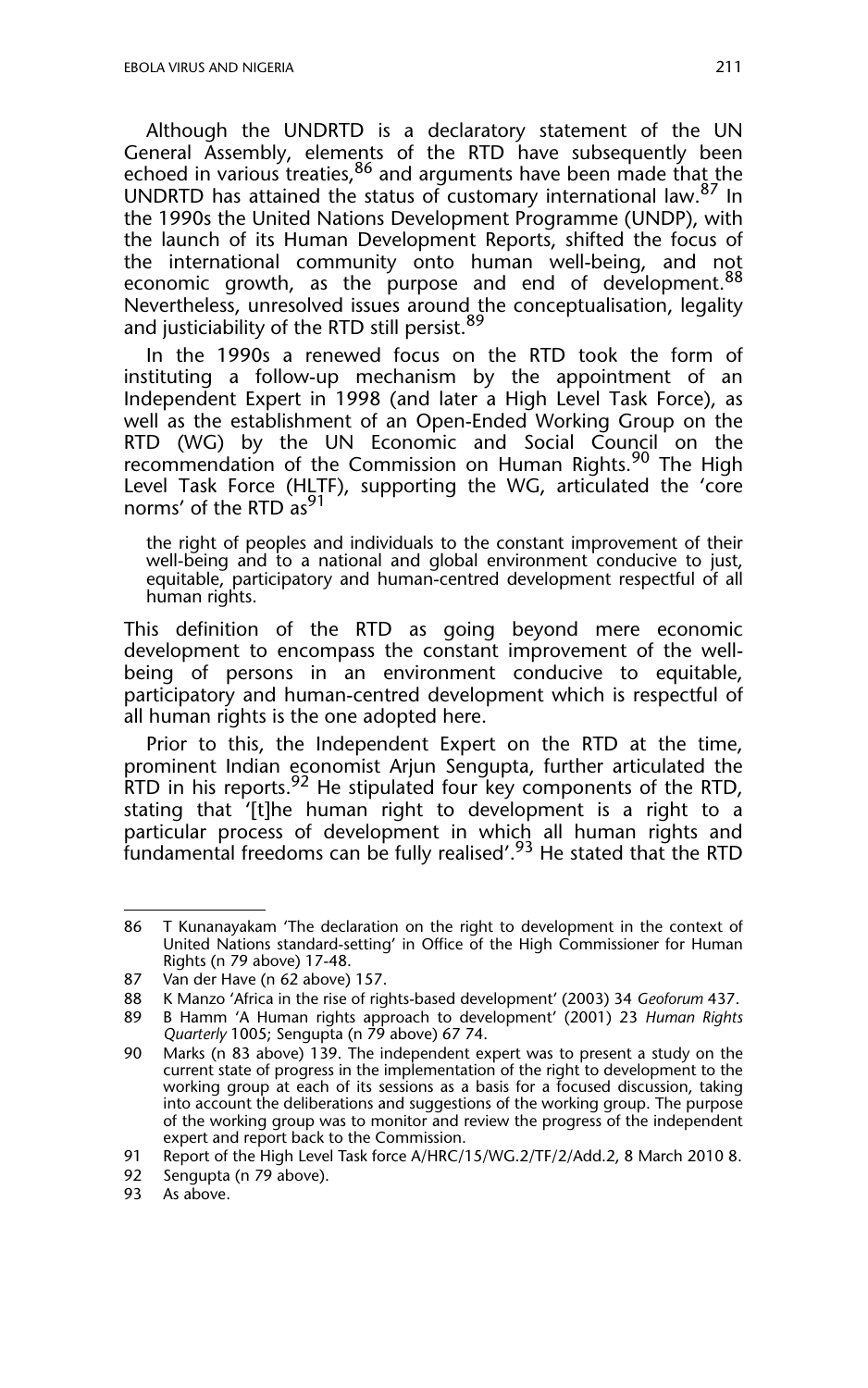requires both negative (prevention) and positive (promotion or protection) actions from states.<sup>94</sup>

In applying the RTD to the present case, the problems of nonjusticiability and poorly-defined state liability make it difficult to hold the Nigerian government accountable for a breach of a duty under the RTD. However, an interesting discussion, which falls outside the purview of the current article, is the level of accountability which can be imputed to the global community of states and international organisations to ensure that Ebola, whenever it again appears in West Africa or elsewhere, receives prompt and adequate assistance under the duty of 'international co-operation' highlighted in several universal human rights declarations and conventions, including those mentioned above. The response of the international community to the crisis in West Africa was delayed, with unfortunate results.

## **4 Development human rights and the Ebola case in Nigeria**

Having dealt with the meaning and scope of the right to development above, we turn below to an assessment of the Nigerian state's action and inaction to the importation and outbreak of EVD in Nigeria *vis-àvis* the state's obligations under norms of human rights discussed above. In order to set the proper tone for that analysis, however, we first describe the types and characteristics of EVD and the nature of its outbreak in Nigeria.

EVD is a deadly disease, the fatality rate of which is put at around 50 per cent and sometimes ranges between 25 and 90 per cent.<sup>95</sup> EVD is caused by a virus of the *Filoviridae* family of the Ebola virus genus.<sup>96</sup> Five species of EVD have been identified: the Zaire ebolavirus; the Sudan ebolavirus; the Tai forest ebolavirus; the Bundibugyo ebolavirus; and the Reston ebolavirus*.* 97 The Reston ebolavirus has not yet been implicated in any human infection, and the 2014 outbreaks in West Africa has been traced to the Zaire ebolavirus species.<sup>98</sup>

EVD is found in monkeys, gorillas and chimpanzees and is transmitted to humans. It is spread among humans through contact with the bodily fluids of infected persons; for instance, the sweat, saliva, faeces, urine, vomit or blood of infected persons, and surfaces and material contaminated with any such fluids.<sup>99</sup> Even the semen

<sup>94</sup> Sengupta (n 79 above) 67 74.<br>95 WHO 'Ebola virus disease:

<sup>95</sup> WHO 'Ebola virus disease: Fact sheet' http://www.who.int/mediacentre/fact sheets/fs103/en/ (accessed 7 April 2017).

<sup>96</sup> CDC 'Ebola (Ebola Virus Disease)' https://www.cdc.gov/vhf/ebola/pdf/ebola-fact sheet.pdf (accessed 7 April 2017).

<sup>97</sup> As above.

<sup>98</sup> As above.

<sup>99</sup> WHO (n 95 above).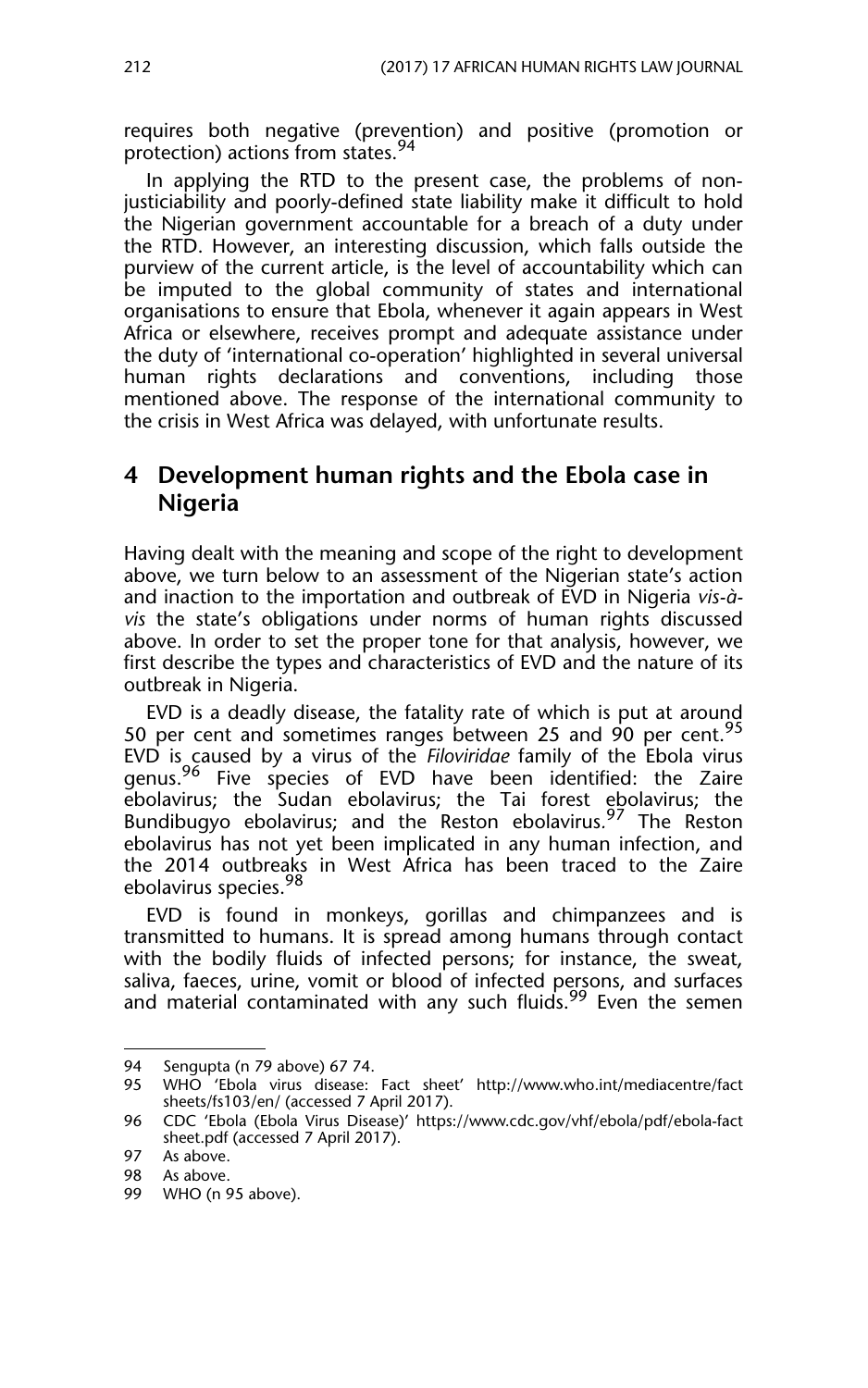and vaginal fluid of infected persons are said to be suspect.<sup>100</sup> EVD can also be transmitted through contact with the corpses of persons that had died from the disease.<sup>101</sup> Outbreaks of the disease used to occur in remote villages, but major urban centres and rural areas are becoming hotspots of recent outbreaks.<sup>102</sup> In hot, humid and densely-populated urban centres of sub-Saharan Africa where direct contact with people and their fluids, especially sweat, is almost unavoidable and where funeral ceremonies and contact with the bodies of the dead is almost routine, the mode of transmission of EVD is potentially a particularly serious public health problem.

EVD is also very difficult to detect. Detection of the virus is only possible after the onset of symptoms. Even then, it may take up to three days after symptoms appear before the virus reaches detectable levels in persons infected and, although several experimental treatments for Ebola are available, there is yet no known cure or approved vaccine for the virus. Therefore, recovery from the disease largely depends on the quality of care received and the immune system of an infected person.<sup>103</sup>

As stated in the introduction, the index case, Mr Patrick Sawyer, an infected Liberian-American citizen, introduced EVD into Nigeria on 20 July 2014. This introduction started an outbreak in Nigeria which lasted 93 days and infected 19 people of which seven died.<sup>104</sup> Once the introduction of EVD into the country was confirmed, the Nigerian government and other stakeholders and its international partners swung into action to contain the outbreak. Several strategies, ranging from contact tracing, isolation, quarantine, effective supportive management of those infected and massive public education were employed to contain the outbreak. Screenings at Nigeria's port of entry were also stepped up. According to Oleribe et al*,* 'more than 890 persons were followed up, isolated or quarantined within the period [of the outbreak]'.<sup>105</sup> The promptness of the Nigerian government's response and the robustness of the strategies employed defied 'mathematical projections' of the outbreak in Nigeria and led to the early and successful containment of the outbreak for which the

<sup>100</sup> CDC (n 96 above).

<sup>101</sup> WHO (n 95 above).

<sup>102</sup> As above.

<sup>103</sup> CDC (n 96 above).

<sup>104</sup> WHO 'WHO declares end of Ebola outbreak in Nigeria' http://www.who.int/ mediacentre/news/statements/2014/nigeria-ends-ebola/en/ (accessed 20 April 2017). There is a discrepancy in the literature regarding the number of the people who were infected with or died from EVD in Nigeria. Oleribe et al*,* for instance, put the number of infected and deceased at 20 and nine people respectively. OO Oleribe et al 'Nigerian response to the 2014 Ebola viral disease outbreak: Lessons and cautions' (2015) 22 *The Pan African Medical Journal* http:// www.panafrican-med-journal.com/content/series/22/1/13/full/#.WP8PuKK1vDc (accessed 24 April 2017).

<sup>105</sup> Oleribe et al (n 104 above); WHO 'Ebola situation in Port Harcourt, Nigeria' http:/ /www.who.int/mediacentre/news/ebola/3-september-2014/en/ (accessed 24 April 2017).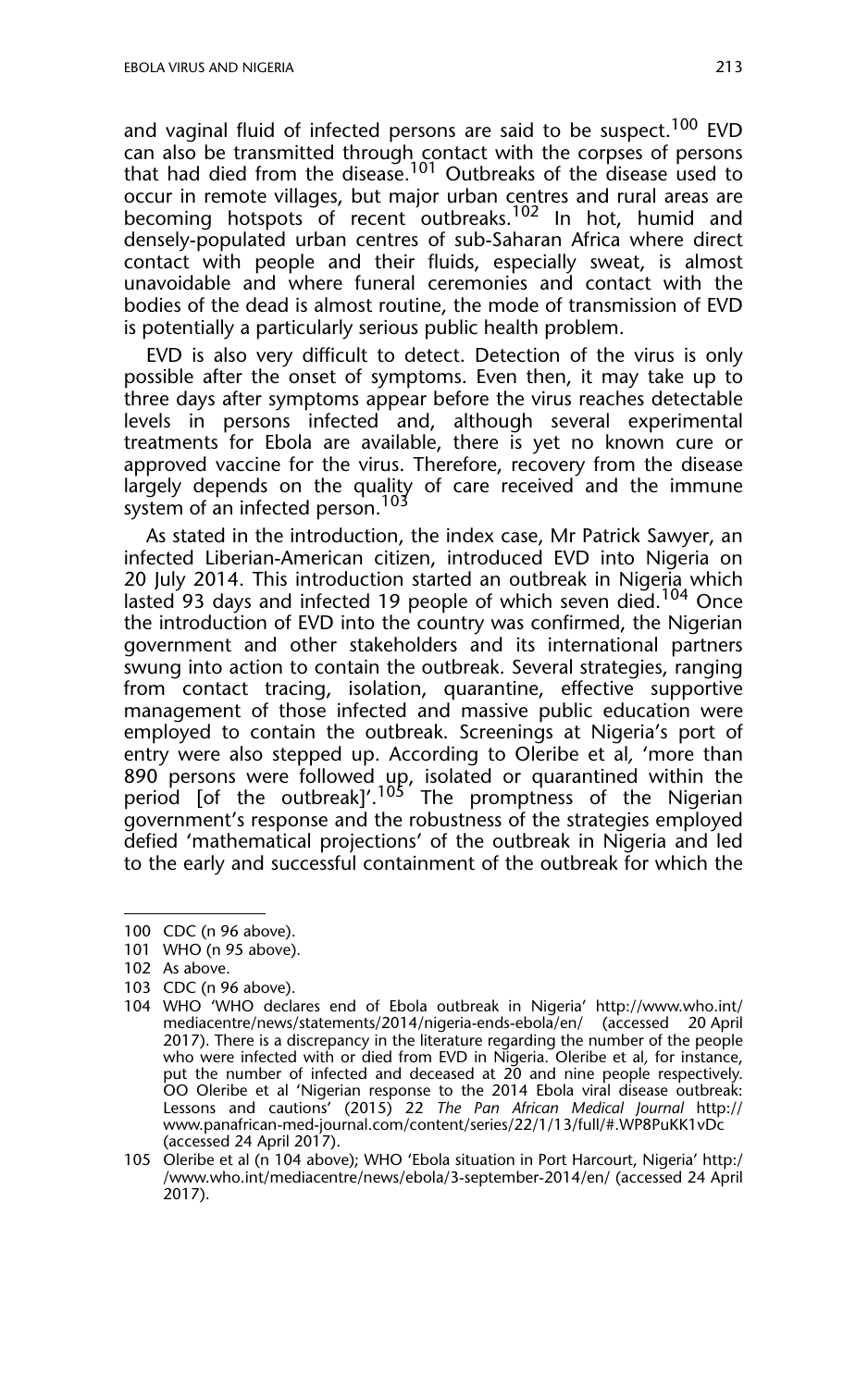government received world accolades.<sup>106</sup> This, however, is not without some lapses before the outbreak and during the containment process. The specifics of some of these lapses will be discussed below when Nigeria's response to the outbreak is assessed. As stated in the introduction, Nigeria was declared Ebola-free by the WHO on 20 October 2014. Having briefly described EVD, its outbreak in Nigeria and the response of the Nigerian government thereto, we now turn to an assessment of the Nigerian government's response in keeping with its human rights obligations.

The existence of duties on the part of the Nigerian government to provide continuous development in the nation's boundaries, in this case, through the provision of improved healthcare services and the protection of the lives and livelihood of human beings, is enshrined in the CFRN as well as other regional and international conventions to which Nigeria is a party, as pointed out above. What remains to be properly ascertained is the level of obligations placed on states to foster the development of citizens – whether as individuals or peoples. In this context, it becomes important to question what the notion of 'development' means (or ought to mean) in its most pragmatic sense in a contemporary African context. Indeed, what role can international human rights law and development policy play in helping to solve Africa's chronic underdevelopment in the future, particularly in areas such as healthcare systems and delivery, as seen in the incidence of the current EVD outbreak in West Africa?

With the expiry of the 2015 deadline for the attainment of the world's Millennium Development Goals (MDGs) and its replacement with Sustainable Development Goals (Global Goals) on 25 September 2015, it has been rightly noted that while there has been some improvement under the MDGs' initiative, the development statistics regarding a large part of sub-Saharan Africa still contrast sharply with the situation in other regions of the world, particularly Organisation for Economic Co-Operation and Development (OECD) countries.<sup>107</sup> The healthcare deficit is particularly glaring in the areas of maternal and infant mortality available to people living in this region, which touches on their right to life, health and development in a larger context. Nevertheless, the duty owed to Nigerians by the Nigerian government is to provide readily-available, affordable, high-quality healthcare to every Nigerian. This can be achieved if the government prioritises its duty in this regard, with the realisation that the state can

<sup>106</sup> Oleribe et al (n 104 above).

<sup>107</sup> N Udombana 'The summer has ended and we are not saved! Towards a transformative agenda for Africa's development' (2005) *San Diego International Law Journal* 5. Udombana quoted the defunct Organisation of African Unity (OAU) as stating: 'We have noted, at the close of the 20th century, that of all the regions of the world, Africa is indeed the most backward in terms of development from whatever angle it is viewed and the most vulnerable as far as peace, security and stability are concerned.' In a similar vein, he noted that 'Africa remains the poorest continent despite being one of the most richly-endowed regions of the world'.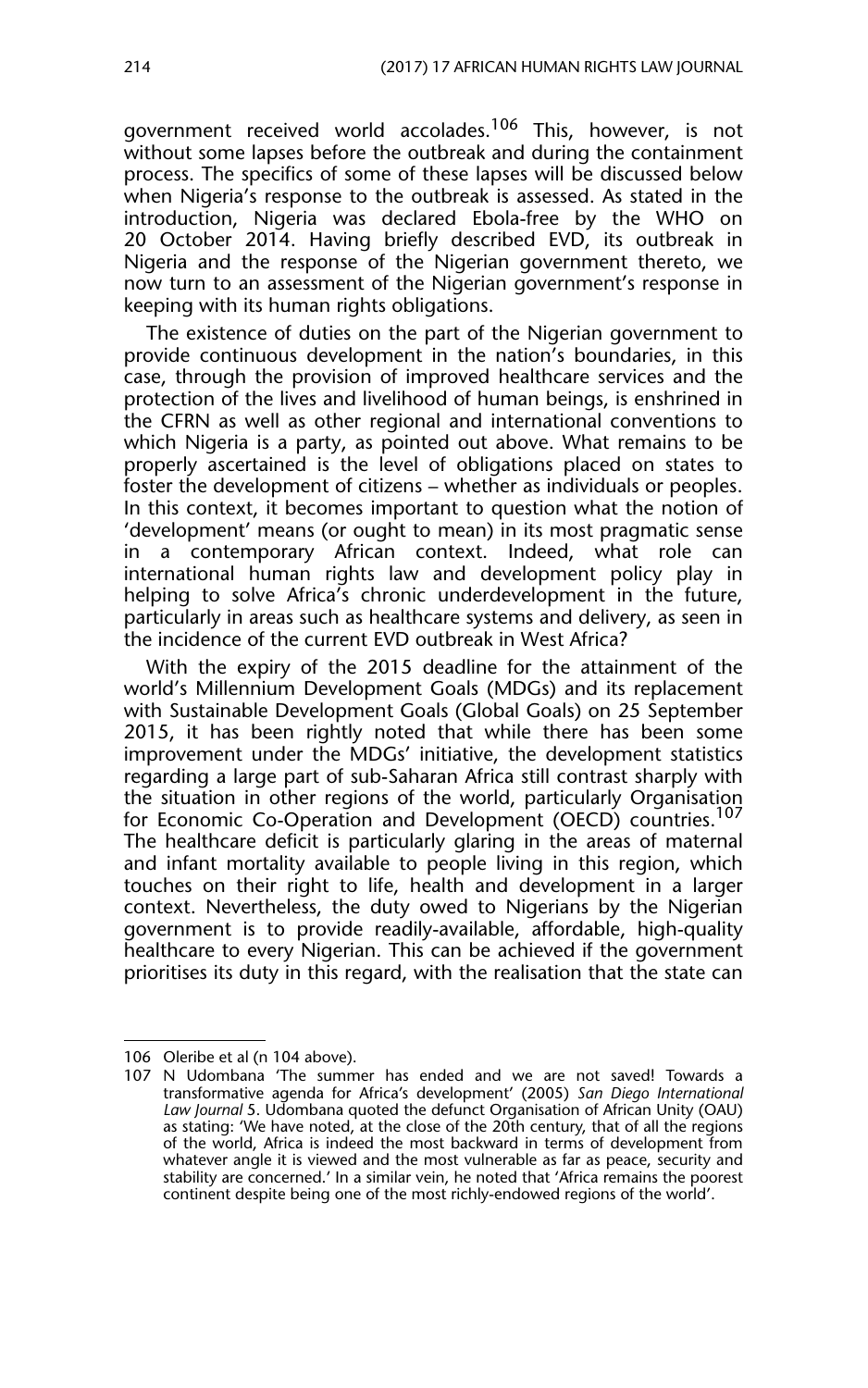be held accountable for a failure to execute (or reasonably attempting to execute) its duties in this area.

Nevertheless, the Nigerian government at both federal and state levels rose to the 'EVD occasion', receiving international acclaim. Despite this international acclaim, however, Bello has pointed out that there is a robust legal regime in Nigeria to effectively and adequately respond to the EVD threat, but that the Nigerian government is remiss in its response and management of the outbreak in at least three instances.<sup>108</sup> First, prior to the importation of EVD into Nigeria by Sawyer, the President of Nigeria could have declared the neighbouring countries of Liberia, Sierra Leone and Guinea infected areas and issued travel restrictions on persons entering and coming from these countries to Nigeria. This was indeed essential because of the virulent nature of the disease and the mobility of Nigerians and other West African citizens who are known to travel to and from Nigeria from all parts of West Africa and beyond. Second, the government of Nigeria could have initiated compulsory submission to medical examination and screening at all ports of entries into Nigeria. This, Bello said, could have detected the first case. Third, Bello argues that the proactive enforcement of the relevant Nigerian laws would have ensured that the necessary force was used to prevent those under quarantine for suspected EVD cases and those undergoing treatment from leaving the isolation centres. The failure of the Nigerian government to do this resulted in some people evading the isolation centres and precipitating the outbreak in Port Harcourt, which led to an increase in the infection and death toll from EVD in Nigeria.<sup>109</sup>

Of course, the adoption of these coercive measures, among others, are potential violations of the rights to freedom of movement, personal liberty, privacy and non-discrimination, among other rights, not only of those already infected with the disease but also those who were at risk of infection. This concern became even more important when regard is had to the fact that the use of coercion in the context of EVD was a key concern during the outbreak of the disease in Guinea, Sierra Leone and Liberia, where governments resorted to extreme coercive measures to keep people and communities suspected of having the disease at  $\frac{100}{10}$  However, while it is generally accepted that measures to enforce public health must be underlined by a rights-based approach that recognises the human rights, agency and participation of individuals and the accountability of the state, these individual rights are to be balanced against the rights of the public to be protected against outbreaks of infectious

<sup>108</sup> A Bello 'A review of the legal framework for managing outbreak of infectious diseases in Nigeria' (2015) *The Journal of Private and Property Law* 60-61.

<sup>109</sup> WHO (n 105 above).

<sup>110</sup> PM Eba 'Ebola and human rights in West Africa' http://www.thelancet.com/ journals/lancet/article/ PIIS0140-6736(14)61412-4/abstract (accessed 20 April 2017).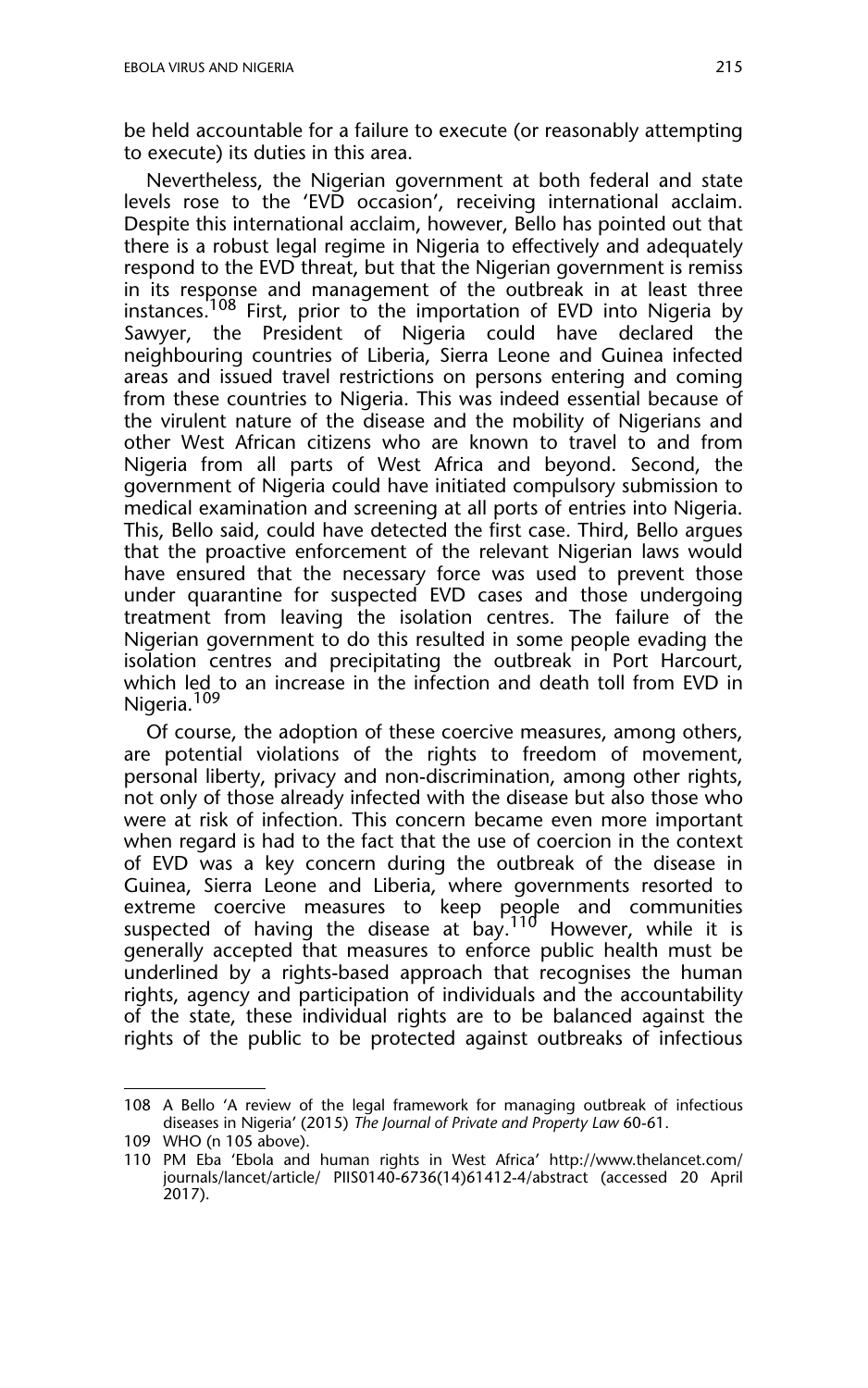diseases and epidemics such as EVD, and where there is a conflict between the two, the rights of the public must take precedence.<sup>111</sup>

It should, therefore, be noted that the adoption of measures to increase life expectancy through the prevention and treatment of epidemics, to act with due diligence to prevent violations of rights and where violations have taken place, to provide victims with reparation are minimum core obligations of the Nigerian government in relation to both the rights to life and health, as pointed out previously. It has also been pointed out that these minimum core obligations are non-derogable on any ground whatsoever, including the non-availability of resources. The failure of the Nigerian government to prevent the entry of EVD into Nigeria in spite of the availability of a robust legal regime to do what is necessary, and the lapses in the proper enforcement of the requisite quarantine, which led to the escape of some people from quarantine and the consequent spread of the outbreak in Port Harcourt, are violations of the Nigerian government's obligation to protect citizens' rights to life and health from violations by third parties and a breach of the state's minimum core obligations, as pointed out above.

In addition, while the declaration of neighbouring countries as EVDinfected areas and the issuance of travel restrictions can be done easily enough, the medical examination and screening at all Nigeria's ports of entry and the forcible quarantine of all suspected cases are things that require an immense deployment of resources, personnel and equipment to effectuate. This is the development dimension of the omission. The failure by the Nigerian government to deploy the necessary resources, personnel and equipment to ensure the protection of the relevant rights is also a violation of the country's obligation under the right to development to ensure the constant improvement of the well-being of persons within its jurisdiction in an to equitable and human-centred development respectful of all human rights.

The article has demonstrated that in the case of Ebola, the Nigerian government had the obligation to protect the rights of every person living within its borders in terms of a duty of care to prevent the deadly virus from coming into the country by taking adequate precautions to prevent its spread. A similar duty can also be imposed on the government of Liberia for failing to take sufficient steps to prevent the exit of the first case from its territory into Nigeria and, by extension, also the governments of Guinea and Sierra Leone. While the Nigerian government has rightly received international accolades for its management of the EVD outbreak in Nigeria, the article has shown that Nigeria could have done better had it been more proactive and diligent. This lack of due diligence, which resulted in

<sup>111</sup> L London 'What is a human rights-based approach to health and does it matter' (2008) 10 *Health and Human Rights* 65.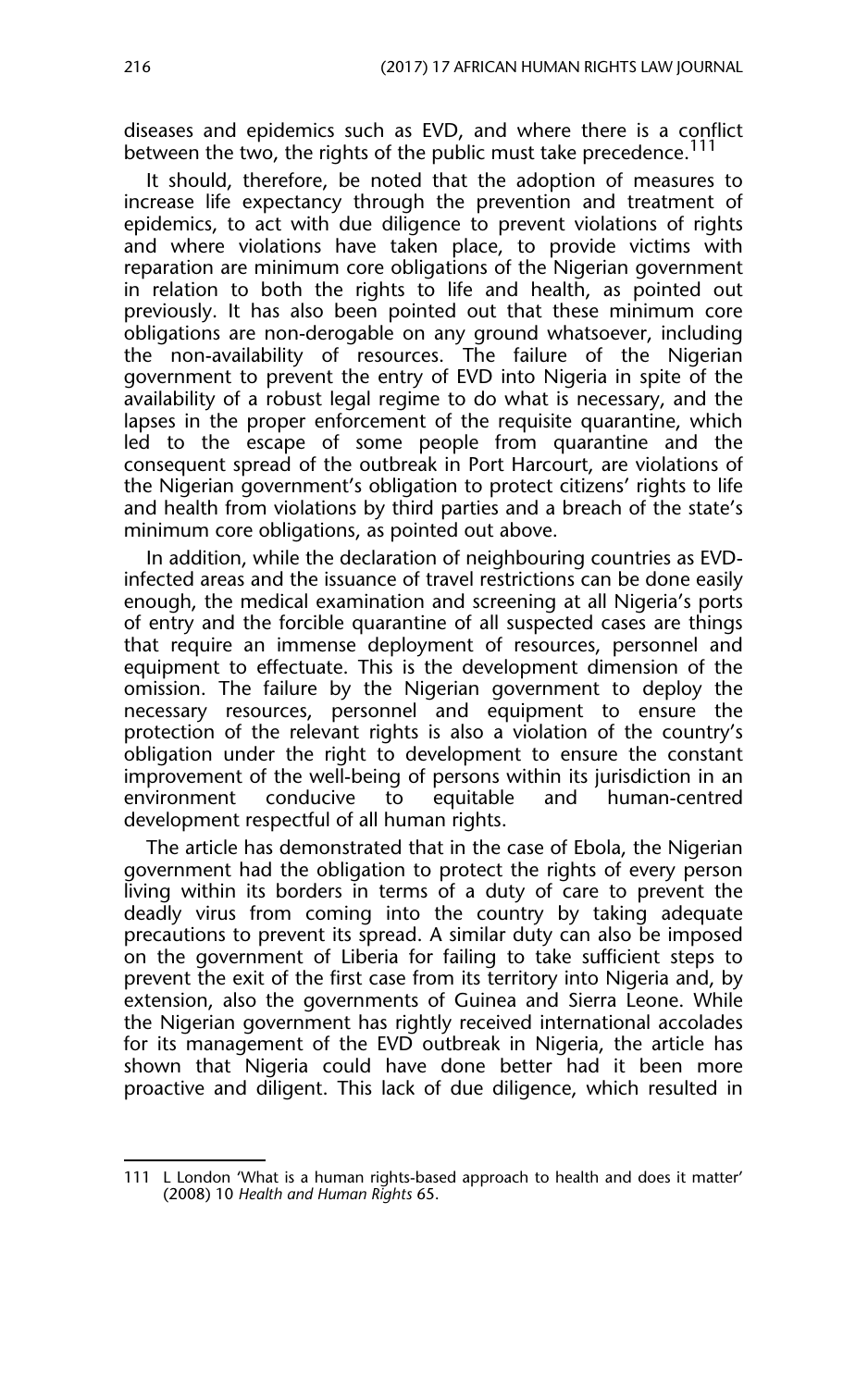the violation of the rights to life, health and development, will give rise to the obligation of the state to pay reparations.

Although no amount of compensation or reparation is an adequate substitute for human life, the payment of some kind of compensation or reparation nevertheless in this instance serves as a vindication of the rights of the victims of EVD in Nigeria. It, therefore, is suggested that all relatives and dependants of those who lost their lives in the unfortunate incident, especially the medical personnel that bore the brunt of the disease in Nigeria, should be adequately compensated. Those who survived the infection should be compensated for having their rights to health imperilled. The First Consultants Hospital, where EVD first surfaced, and which was shut down for months, should be compensated for their loss of income during the period of the closure and for other incidental losses arising from EVD in the hospital. This in fact is the least that the Nigerian government can do in relation to the rights violated for its negligence and lack of due diligence which occasioned EVD in Nigeria.

## **5 Conclusion**

At present, the jurisprudence on the PRTD in Africa may not have had much impact in the universal human rights arena. Apart from the difficulty in adjudicating socio-economic rights cases on the continent,112 this presumed lukewarm attitude on the part of advocates might not be unconnected to the fact that while article 22(2) of the African Charter confers an obligation on African states, individually and collectively, to 'ensure' that the PRTD is protected or attained, there is insufficient guidance as to what this duty entails in practice and how the duty could or should be achieved. Thus, perhaps influenced by the nebulous nature of the RTD at the universal level, a perceived vagueness about the level of a legally-enforceable implementation of a state's duty to ensure African peoples' development could be responsible for the minimal application of article 22 by advocates across the continent.

However, in order to promote an in-depth understanding of what 'development' is or ought to mean, and the obligations that can lawfully be imputed to states for the violation of this right in Africa, we have in the article attempted to articulate the core content of what development is or should mean within the African context. This was done through the examination and analysis of the meaning and contents of the rights to life and health, their links with the right to development and the obligations imposed on the Nigerian state in the context of the EVD scourge in Nigeria.

<sup>112</sup> T Bulto 'The indirect approach to promote justiciability of socio-economic rights of the African Charter on Human and Peoples' Rights' in R Murray (ed) *Human rights litigation and the domestication of international human rights standards in Africa* (2010) 134-167.